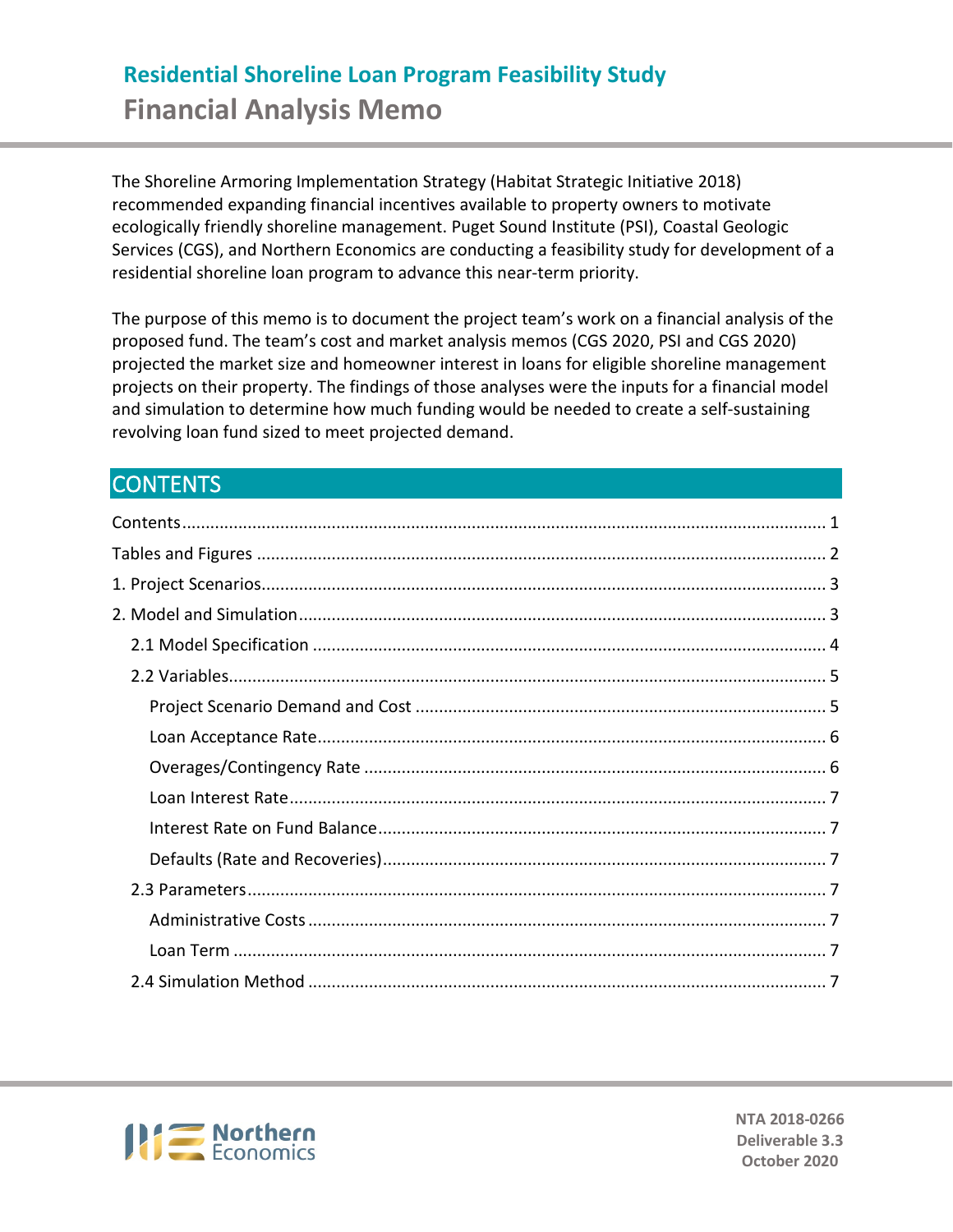| Appendix 1-A: Fund Maximum Draw Financial Model Summary Table 15                    |
|-------------------------------------------------------------------------------------|
| Appendix 1-B: Fund Maximum Draw Financial Model Summary Chart 16                    |
| Appendix 1-C: Fund Maximum Draw Financial Model Simulation Year End Fund Balance 17 |
| Appendix 2-A: Lump Sum Seed Money Fund Financial Model Summary Table 18             |
| Appendix 2-B: Lump Sum Seed Money Fund Financial Model Summary Chart 19             |
| Appendix 2-C: Lump Sum Seed Money Fund Financial Model Simulation Year End Fund     |
| Appendix 3-A: Distributed Seed Money Fund Financial Model Summary Table  21         |
| Appendix 3-B: Distributed Seed Money Fund Financial Model Summary Chart 22          |
| Appendix 3-C: Distributed Seed Money Fund Financial Model Simulation Year End Fund  |

# <span id="page-1-0"></span>TABLES AND FIGURES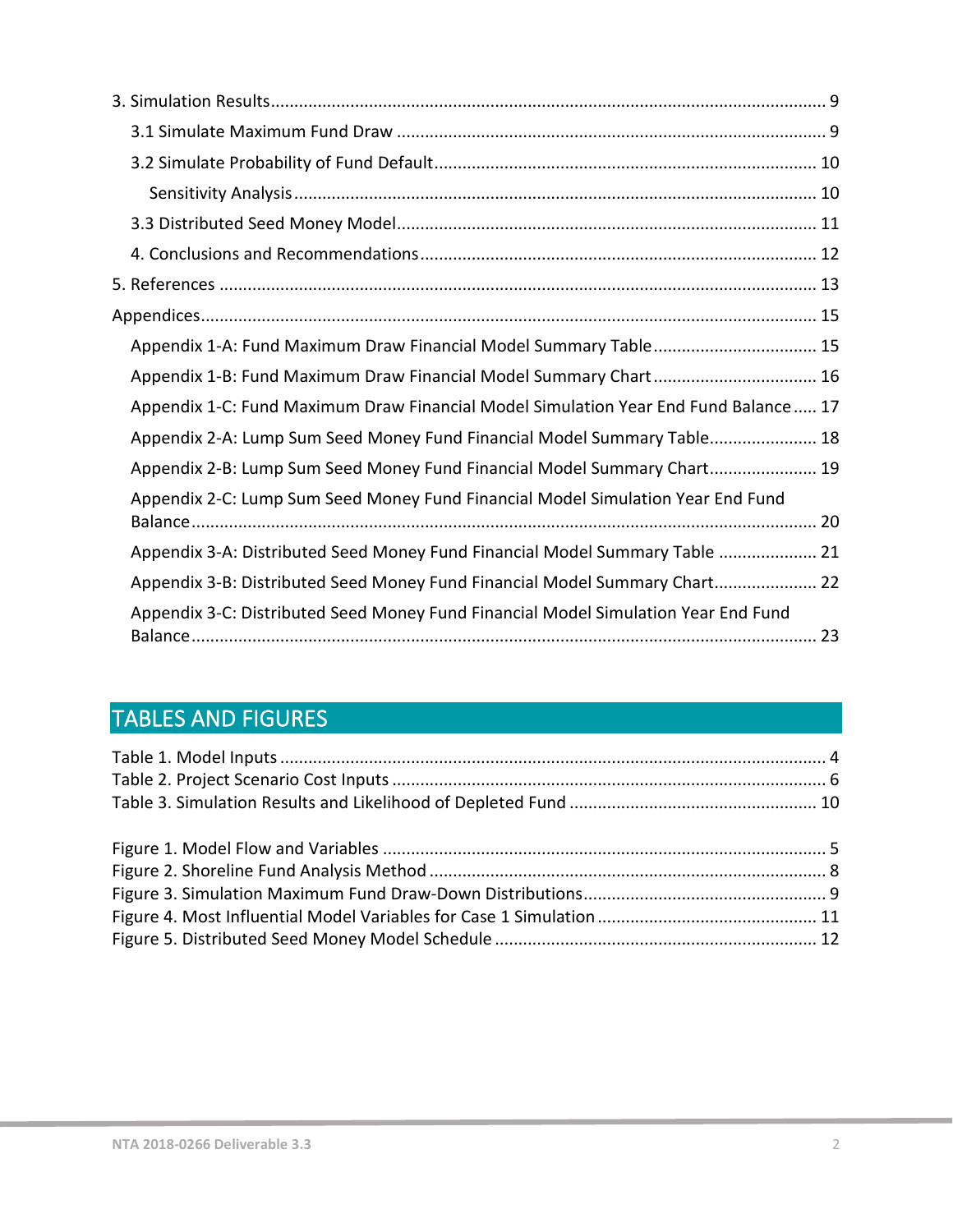# <span id="page-2-0"></span>1. PROJECT SCENARIOS

This analysis estimates potential demand for loans to implement four activities on Puget Sound waterfront residential properties (see the market analysis and cost analysis memos):

- 1. Removing shoreline armor (bulkhead removal): removing all or sections of hard structure on the shoreline, typically along shores where coastal erosion is not substantial or where armor serves solely as a landscaping feature
- 2. Installing soft shore protection: preserving the natural beach while providing erosion control, usually with natural materials
- 3. Elevating a home to reduce the threat from flooding and storms
- 4. Relocating a home to another portion of its parcel to allow the shore to recede naturally

These four activities are applied in different combinations under the following scenarios:

- remove armor
- remove armor + install soft shore
- remove armor + install soft shore + relocate home
- remove armor + install soft shore + elevate home
- remove armor + relocate home
- remove armor + elevate home
- install soft shore
- install soft shore + relocate home
- install soft shore + elevate home
- elevate home

# <span id="page-2-1"></span>2. MODEL AND SIMULATION

The model and simulation seek to address several questions about the loan fund and risks to successful operation of the program:

- How much seed money is needed to initially fund the program?
- What is the likelihood that the loan program fund balance is depleted such that it cannot fund new loans?
- What factors pose the greatest risk to fund sustainability?
- How does changing the distribution of the fund's seed money affect risk?
- What areas should be researched further prior to implementing the program?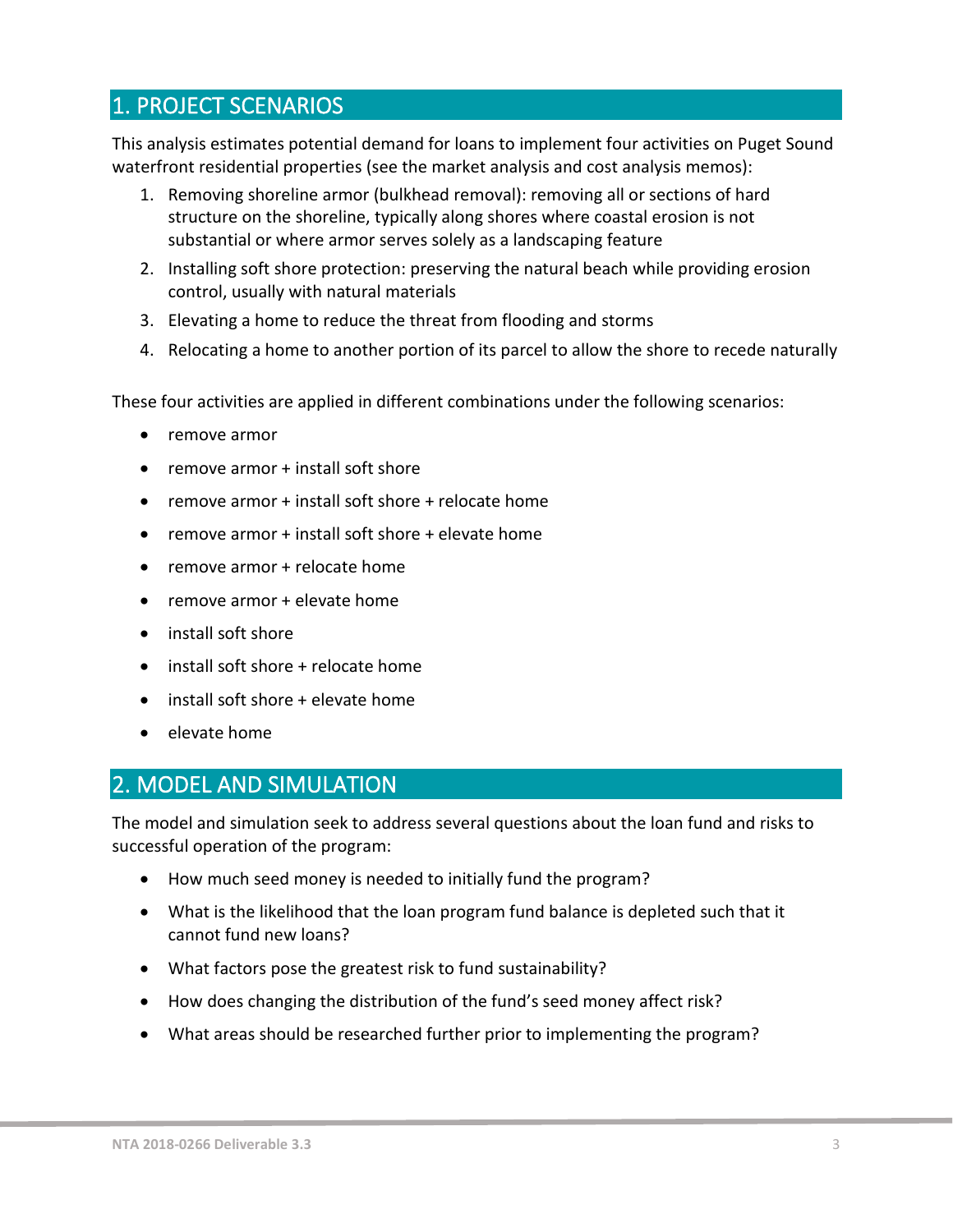## <span id="page-3-0"></span>**2.1 Model Specification**

[Table 1](#page-3-1) summarizes the inputs used in the shoreline fund model. The upper portion of the table shows variables used in the model, which can vary between the lower and upper bounds, while the lower portion of the table shows model parameters, which remain constant.

<span id="page-3-1"></span>

|                                                               |                    | <b>Most Likely</b> |                    |
|---------------------------------------------------------------|--------------------|--------------------|--------------------|
| Variable or Parameter                                         | <b>Lower Bound</b> | Value(s)           | <b>Upper Bound</b> |
| <b>Variables</b>                                              |                    |                    |                    |
| Project Scenario Demand and Cost                              |                    | See Table 2        |                    |
| Loan Acceptance Rate (%)                                      | 72                 | 76                 | 95                 |
| Overage/Contingencies Rate (% of new loan principal)          | $-3$               | 0                  | 10                 |
| Loan Interest Rate (%)                                        | 2                  | 4                  | 6                  |
| Interest Rate on Fund Balance (% of positive fund balance)    | 1                  | 1.5                | 2                  |
| Default Rate (% probability of loans' lifetime default risks) | 5                  | 5                  | 10                 |
| Default Recovery Rate (% of defaulted payments)               | N/A                | 25 or 60           | N/A                |
| <b>Parameters</b>                                             |                    |                    |                    |
| Administrative Expenses - Small Loan (<\$75,000) (% of loan)  |                    |                    |                    |
| Administrative Expenses - Large Loan (>\$75,000) (% of loan)  |                    |                    |                    |
| Term (years)                                                  |                    |                    | 15                 |

# **Table 1. Model Inputs**

Sources: Craft3 (Kinney 2020), AACE (2020), with assumptions by Northern Economics

The movement of money in the model is illustrated by the flowchart in [Figure 1.](#page-4-2) The initial fund balance comes from seed money, but it will also accrue interest on any balance carried from year to year. Money flows out of the fund through new loans, which vary depending on the number of loans accepted, the cost of those projects, and any overages that occur. Money returns to the fund through loan payments minus the cost of administration. Some bad debts will result in losses because of defaults, but a portion will eventually return to the fund as some defaults are recovered.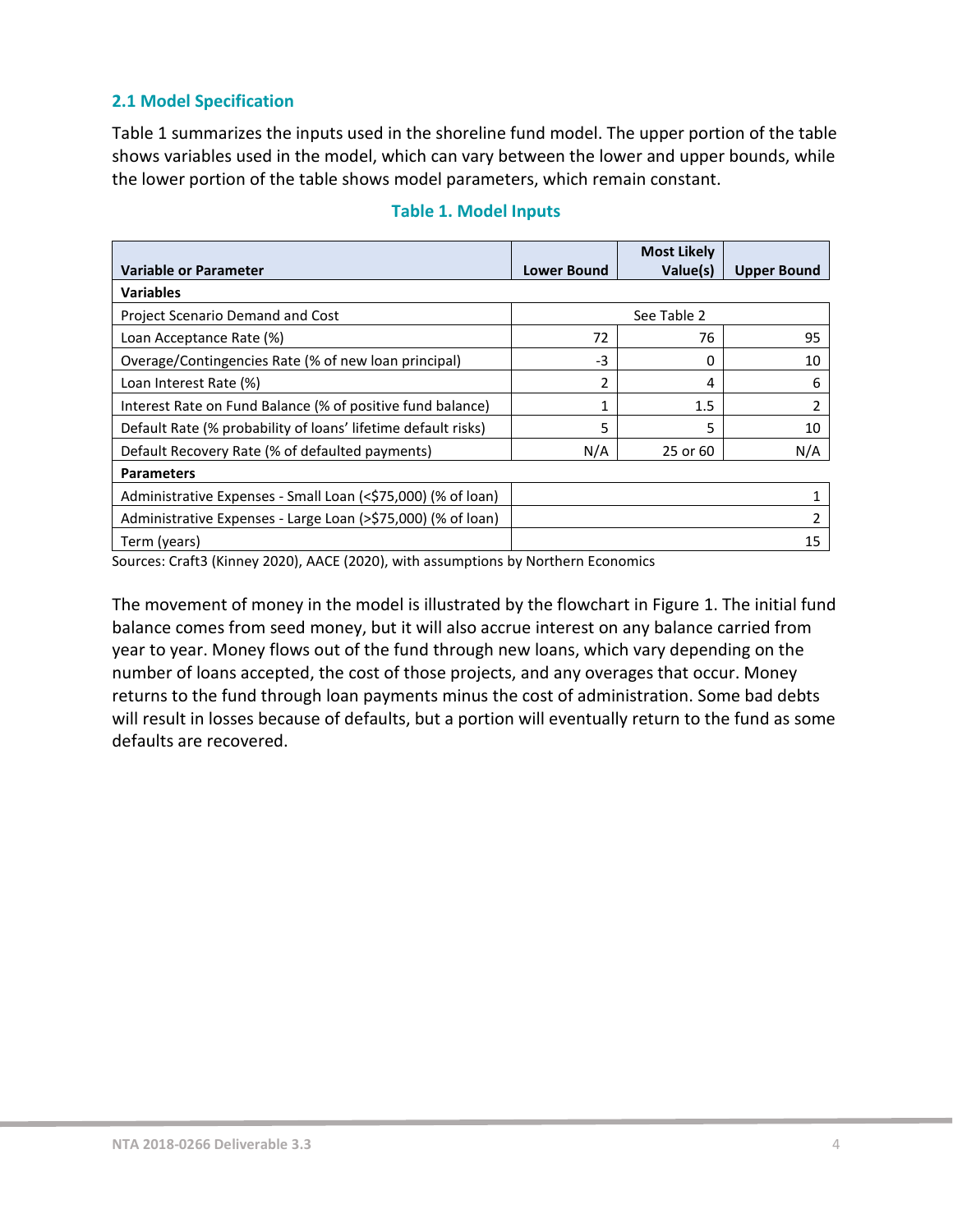#### **Figure 1. Model Flow and Variables**

<span id="page-4-2"></span>

The model's variables define the loan terms and risks to the fund such as project overages and loan defaults. Each of the 10 project scenarios, identified in the market and cost analysis memos (PSI and CGS 2020, CGS 2020), are also treated as variables in the model due to uncertainty in the number of projects and their cost. The simulation assumes a triangular distribution for each variable, using their bounds and most likely value. [1](#page-4-3) The following sections provide additional detail and explanation of the model's variables and parameters.

## <span id="page-4-0"></span>**2.2 Variables**

#### <span id="page-4-1"></span>*Project Scenario Demand and Cost*

The financial model uses estimates of project demand and costs, previously identified in the market and cost analysis memos, as inputs for the simulation. [Table 2](#page-5-2) shows the bounds and most likely value for the cost of each project scenario, as well as the number of potential projects.

<span id="page-4-3"></span> $1$  A triangular distribution is defined by minimum, mode (or most likely), and maximum values for the variable to take. The mode determines the height of the resulting triangle, and the probability of any value between the mode and the minimum or maximum decreases linearly.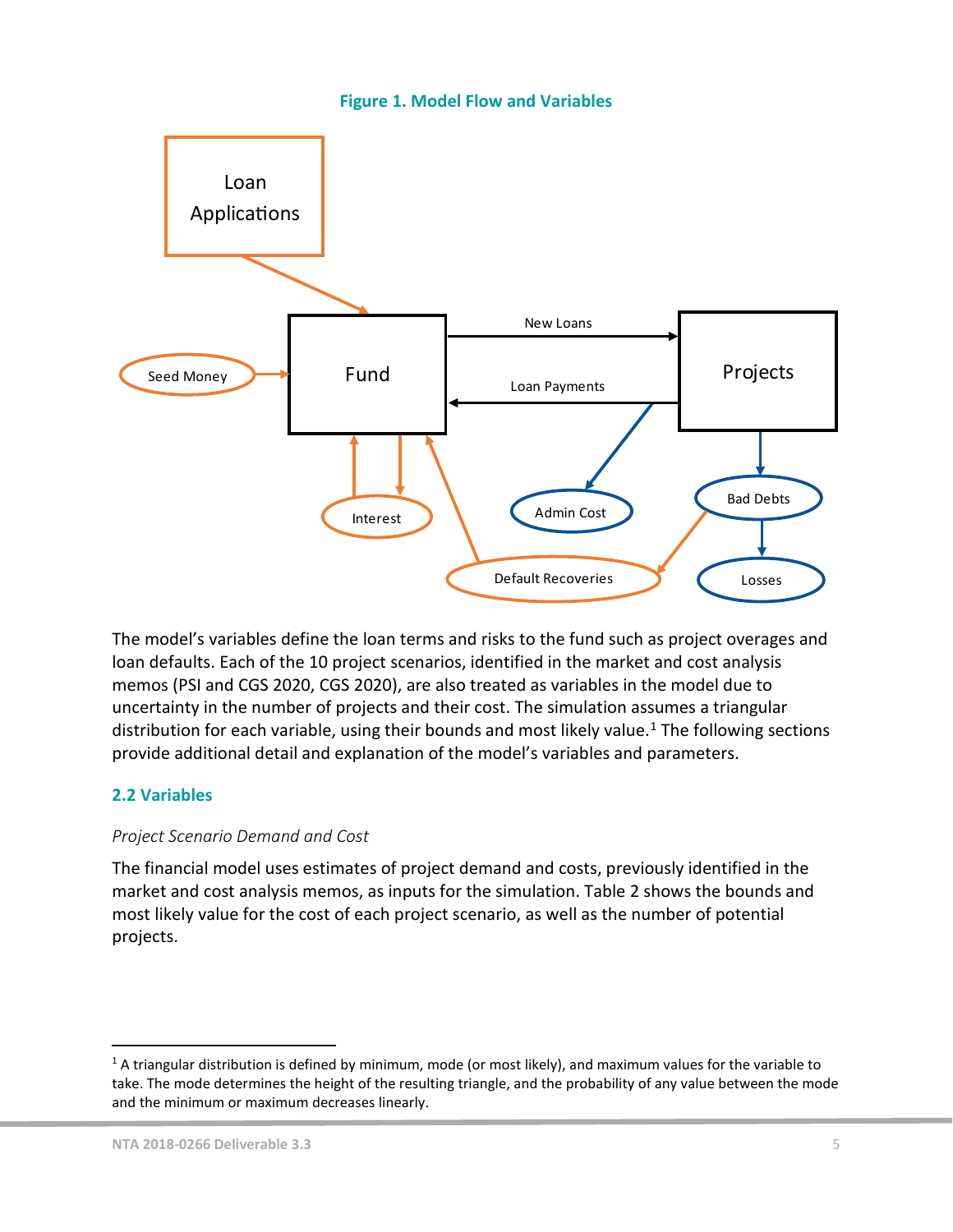<span id="page-5-2"></span>

|                                    | <b>Number of</b> |                  | <b>Most Likely</b> |                  |
|------------------------------------|------------------|------------------|--------------------|------------------|
| <b>Project Scenario</b>            | <b>Projects</b>  | Lower Bound (\$) | Value (\$)         | Upper Bound (\$) |
| elevate home                       | 9                | 60,000           | 100,000            | 140,000          |
| install soft shore + relocate home |                  | 54,910           | 158,185            | 321,300          |
| install soft shore*                | 16               | 20,800           | 51,100             | 143,800          |
| install soft shore + elevate home  | 20               | 68,680           | 128,435            | 241,230          |
| remove armor + elevate home        | 5                | 79,305           | 145,350            | 236,385          |
| remove armor                       | 2                | 33,300           | 71,000             | 138,100          |
| remove armor + install soft shore  |                  |                  |                    |                  |
| + relocate home                    | 5                | 84,150           | 198,730            | 324,445          |
| remove armor + install soft shore  | 24               | 55,200           | 98,800             | 147,500          |
| remove armor + install soft shore  |                  |                  |                    |                  |
| + elevate home                     | 23               | 97,920           | 168,980            | 244,375          |
| remove armor + relocate home       | 1                | 65,635           | 175,100            | 316,455          |

# **Table 2. Project Scenario Cost Inputs**

Note: \* The analysis assumes that 5 percent of the total number of potential "install soft shore" projects are likely to proceed, which results in an estimate of 16 projects.

Sources: Market Analysis Memo (PSI and CGS 2020), Cost Analysis Memo (CGS 2020)

#### <span id="page-5-0"></span>*Loan Acceptance Rate*

The number of projects that result in loans is reduced by the loan acceptance rate, which varies from 72 to 95 percent. This is based, in part, on model scenarios developed by the Washington State Department of Health (2014) for a regional on-site sewage loan program. The "conservative" scenario (75%) had stricter loan acceptance criteria and a lower default rate (8%), while the "inclusive" scenario (95%) had less strict criteria and a higher default rate (10%). Average historical acceptance rates from the Clean Water Loans program run by Craft3, a Community Development Financial Institution, were 72 percent (2002–2013) and 76 percent (2018–2020). From these two sources, we develop a distribution of loan acceptance rates that ranges from 72 to 95 percent with a most likely value of 76 percent.

The number of projects within each scenario is distributed evenly across the model's 15-year analysis period, and the first loans are withdrawn from the fund in 2021. Project costs are inflated according to the US Army Corps of Engineers Bank Stabilization index, which is the same index used by Coastal Geologic Services.

## <span id="page-5-1"></span>*Overages/Contingency Rate*

Contingencies are typically used to account for overages that may occur on a project; however, it is possible for a project to be completed under budget. The simulation assumes that the overages/contingency rate ranges from -3 percent (under budget) to 10 percent (over budget), where 0 is the most likely value. These assumptions align with the expected accuracy range for a class 1 estimate, described in the Association for the Advancement of Cost Engineering's (AACE) estimation guide (AACE 2020).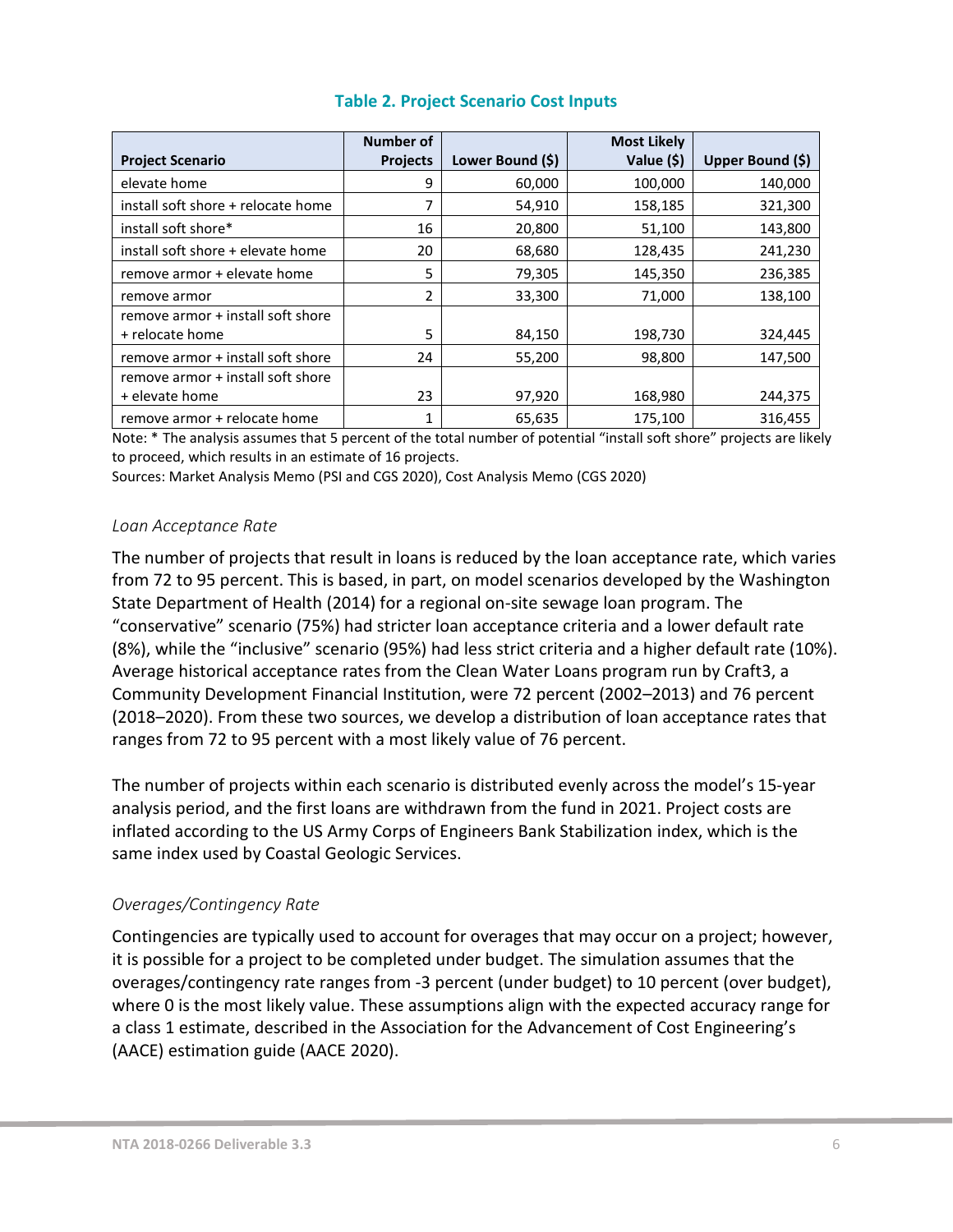#### <span id="page-6-0"></span>*Loan Interest Rate*

The simulation assumes the loan interest rate ranges from 2 to 6 percent, with a most likely value of 4 percent. This is based on historical rates used by the Washington State Department of Health (2014) for a regional on-site sewage loan program modeling.

#### <span id="page-6-1"></span>*Interest Rate on Fund Balance*

When the shoreline fund has a positive balance, it will accrue interest. The simulation assumes the interest rate ranges from 1 to 2 percent with a most likely value of 1.5 percent.

#### <span id="page-6-2"></span>*Defaults (Rate and Recoveries)*

We assume that each loan has the same probability of defaulting in each year of the loan life. The default rate ranges from 5 to 10 percent over the life of the loan; Craft3 indicated the most likely value is 5 percent (Kinney 2020). When a default occurs, all subsequent payments (including interest and principal) are written off each year, and the defaulted loans no longer incur administrative costs to the fund.

Loans in the shoreline fund will likely be secured, and defaulted loans could be partially recovered in the future if a lien is on file when the property is sold. The simulation estimates these recoveries by assuming that a percentage of the defaulted principal balance is added back into the fund five years after default. Federal research shows that following the 2008 recession, mortgage loss severities on defaulted single-family home loans have remained around 40 percent (An and Cordell 2019). We conducted two versions of the simulation to test the sensitivity of the model to default recoveries: one where the recovery rate was 25 percent, and one where it was 60 percent corresponding to the observed 40 percent loss rate.

#### <span id="page-6-3"></span>**2.3 Parameters**

#### <span id="page-6-4"></span>*Administrative Costs*

Administrative costs are constant throughout the simulations and calculated as a percentage of the loan principal payments each year. Rates were provided by Craft3. If the loan is greater than \$75,000 the administrative costs are 2 percent and if the loan is less than \$75,000 the costs are 1 percent (Kinney 2020).

#### <span id="page-6-5"></span>*Loan Term*

Each loan from the shoreline fund is on a 15-year term, and the analysis period for the model is also 15 years.

#### <span id="page-6-6"></span>**2.4 Simulation Method**

To evaluate the impact of each variable in the model, we used the Microsoft Excel-based software @Risk to run a simulation with 5,000 iterations. In each iteration of the simulation, the program randomly selected input values for each of the variables and records the resulting outcome. Comparing the outcome of each iteration of the simulation reveals the expected distribution of outcomes and the variables that have the most impact on fund balance.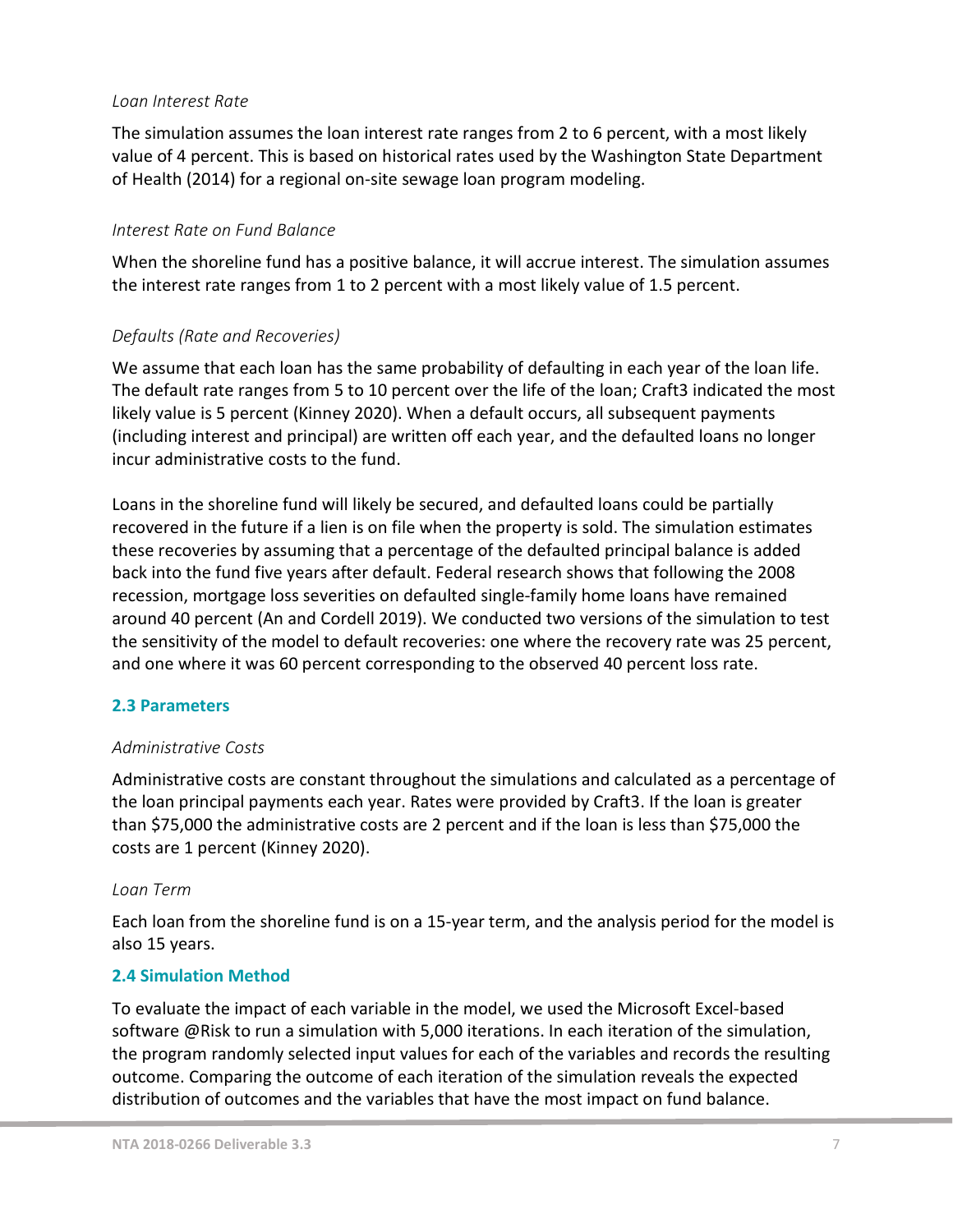The goal of the financial analysis is to identify the amount of seed money needed in year 1 to create a self-sustaining fund. We used a two-step approach, shown below in [Figure 1,](#page-7-0) to look at the fund's balance and see the effects of the requested loans on the fund.

#### **Figure 2. Shoreline Fund Analysis Method**

<span id="page-7-0"></span>

The first step of the analysis was to determine the maximum draw on the fund by running a set of simulations without a starting fund balance. The maximum draw is the largest negative end-of-year balance observed during each iteration of the simulation, and takes into account all sources of income, expenses, and losses previously discussed in this memo. From this simulation, we set a seed money amount (starting balance) based on the 95 percent confidence level for the maximum draw. Based on that amount, only 5 percent of the simulation's 5,000 iterations had a fund draw that would have exceeded the seed money.

The second step of the analysis simulated the probability of fund default using the seed money estimates from step one. In the second step, we added the seed money to the model in year 1 and allowed the fund to earn interest on the positive fund balance each year. We conducted two new simulations with the modified model (cases 1 and 2) and reported the estimated probability that the seed money would be depleted during the 15-year analysis period.

After completing the baseline analyses described above, we investigated additional issues that might impact the fund's operation. For example, we investigated how the fund would be impacted by distributing the initial seed money over a period of several years instead of a lump sum in the first year of operation. We constructed a third set of simulations (cases 3 and 4) to model the fund when the seed money is evenly distributed over nine years or incrementally distributed over seven years.

We also conducted a sensitivity analysis using the simulation data that revealed which variables in the model have the biggest impact on the simulated fund. The variables each have a range of possible input values and can therefore increase or decrease the likelihood that the fund balance is depleted. @Risk compares all the possible outcomes from the model and isolates the potential impact due to each individual variable. The resulting analysis creates a ranking of the variables and shows how the range of inputs relates to a range for the fund balance.

Lastly, we investigated threats to the long-term sustainability of the fund and discussed the best strategies for the fund. Some of the additional investigation topics, discussed in the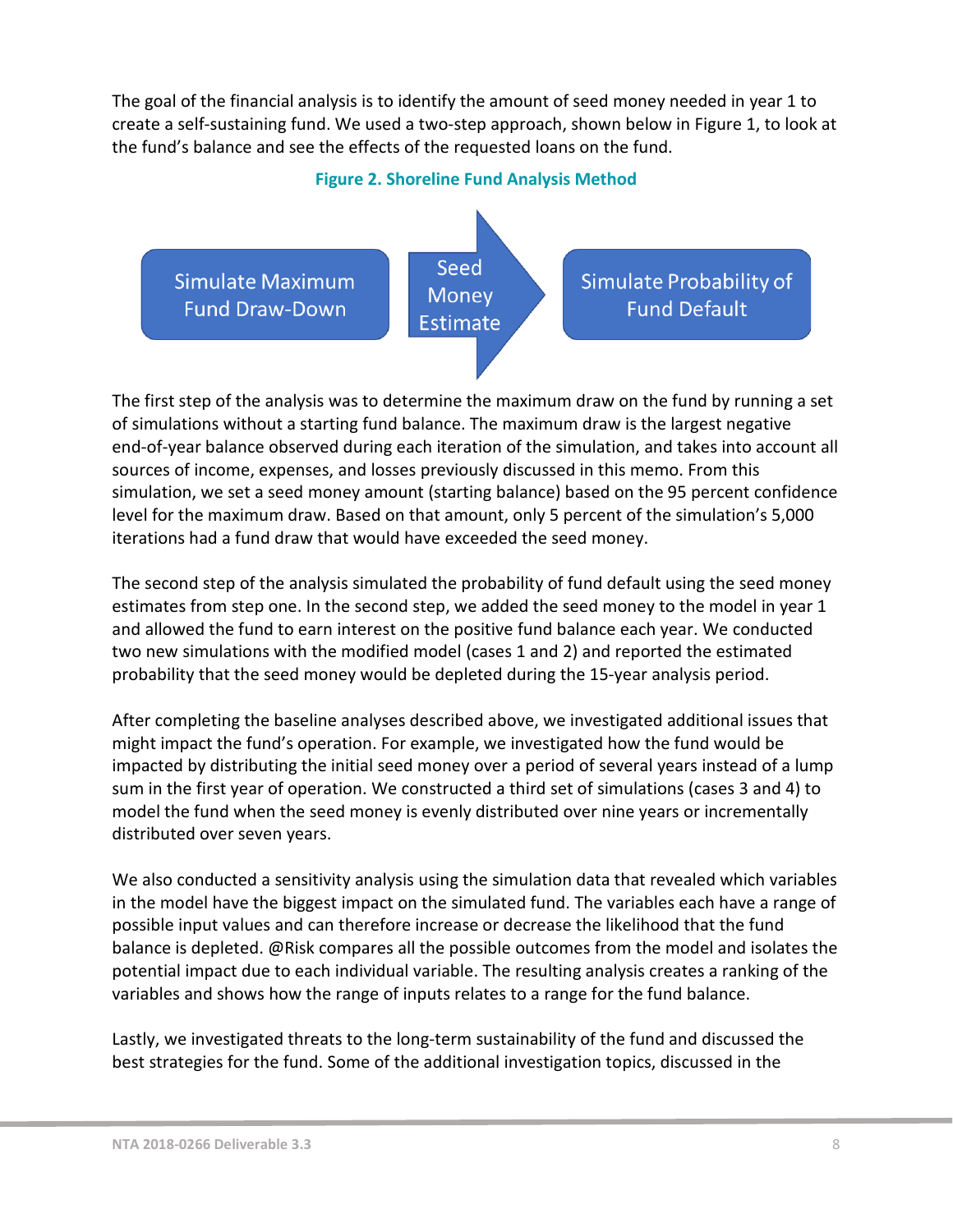*Conclusions* section, include liens and default recovery methods, maintaining a minimum fund balance, and expectations for utilization of the shoreline fund program.

The memo appendices show examples of the model output for each of the three simulation conditions used in the analysis:

- 1. Simulate fund maximum draw down (Appendix 1)
- 2. Simulate probability of fund default with year 1 lump sum seed money funding (Appendix 2)
- 3. Simulate probability of fund default with distributed seed money funding (Appendix 3)

Parts A and B of each appendix show a single iteration of the simulation using the most likely values for each of the model variables, and part C shows the mean and confidence interval based on all iterations of the simulation.

# <span id="page-8-0"></span>3. SIMULATION RESULTS

## <span id="page-8-1"></span>**3.1 Simulate Maximum Fund Draw**

As noted in the section titled *[Defaults \(Rate and Recoveries\)](#page-6-2)*, we simulated the maximum draw on the fund with default recovery rates of 25 percent and 60 percent[. Figure 2](#page-8-2) shows the distribution of the modeled fund balances over 5,000 iterations for both simulations. We report the one-sided 95 percent confidence interval for the simulations (shown in the charts as a vertical line), which represents the point where only 5 percent of the iterations have a larger fund draw-down.

<span id="page-8-2"></span>

## **Figure 3. Simulation Maximum Fund Draw-Down Distributions**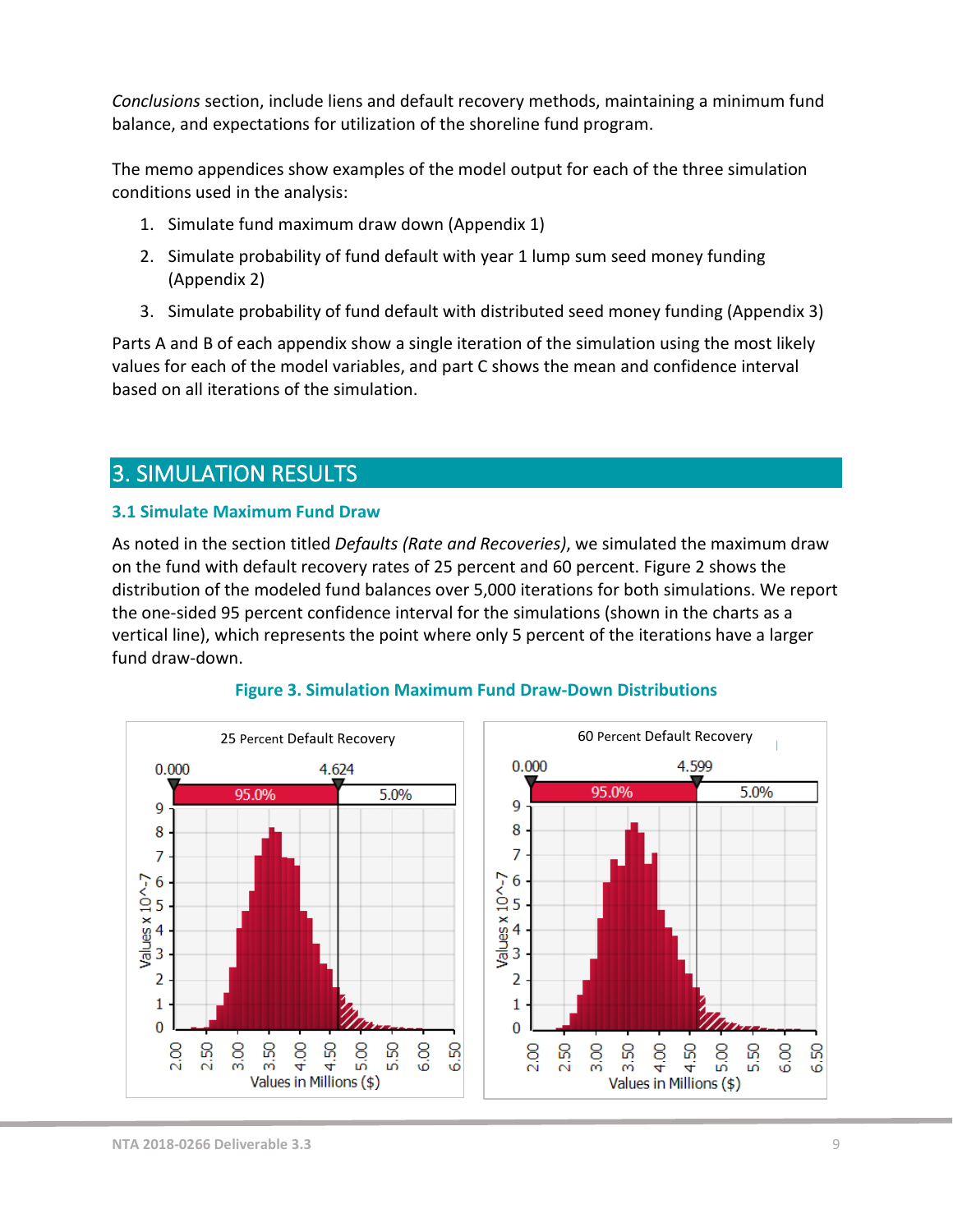When the default recovery rate was 25 percent, the maximum fund draw ranged from \$2.2 million to \$6.0 million, with a 95 percent confidence interval estimate of \$4.6 million. When the default recovery rate was 60 percent, the maximum fund draw ranged from \$2.4 million to \$6.3 million, with a 95 percent confidence interval estimate of \$4.6 million. These results show that if the fund were to start out with \$4.6 million in seed money it would be enough to cover the requested loans 95 percent of the time.

## <span id="page-9-0"></span>**3.2 Simulate Probability of Fund Default**

We used the 95 percent confidence interval estimate (rounding down to \$4.5 million) from the previous simulations as the seed money estimate for the second step of the analysis. We conducted two new simulations that included seed money and interest earned based on the fund balance, which increases the fund's sustainability (se[e Table 3\)](#page-9-2).

With \$4.5 million in seed money and a 25 percent default recovery rate, the fund has a 3.6 percent probability that the requested loans would exceed the fund balance during the first 15 years of issuing loans from the fund. Interest earnings generated additional income for the fund and offset the burden from defaults and administrative costs. Without fund interest earnings, the fund with \$4.5 million in seed money and a 25 percent default recovery rate would have an approximately 5.0 percent probability of being depleted, so the interest earnings effectively decreased the probability by 1.4 percent. If the default recovery rate is 60 percent, the probability of depleting the fund further decreases to 3.5 percent (see [Table 3\)](#page-9-2). This analysis shows that the effect of increasing the default recovery rate from 25 to 60 percent is relatively small, decreasing the odds of fund default by about one-tenth of a percent. The remainder of the analysis in this memo focuses only on the conservative 25 percent recovery rate.

<span id="page-9-2"></span>

| Case | Seed Money (\$) | Default Recovery Rate (%) | Simulated Probability (%) of<br><b>Negative Fund Balance</b> |
|------|-----------------|---------------------------|--------------------------------------------------------------|
|      | 4.500.000       | 25                        |                                                              |
|      | 4,500,000       | 60                        |                                                              |

# **Table 3. Simulation Results and Likelihood of Depleted Fund**

## <span id="page-9-1"></span>*Sensitivity Analysis*

Simulation results provide information about the sensitivity of the outcome to changes in the variables discussed in the *Variables* section. Figure [3](#page-10-1) shows the potential range of impact on the minimum fund balance for each of the 10 most influential variables in simulation Case 1. The loan acceptance rate and loan interest rate are the two most influential variables in the simulations, and the values are compared to a baseline of \$1,126,944, where each variable takes its most likely value. The loan acceptance rate (ranging from 95 to 72 percent in the simulation) has the potential to decrease the fund balance to as low as \$590,000 or increase it to as much as \$1.4 million. Similarly, the loan interest rate (ranging from 2 to 6 percent in the simulation) could decrease the minimum balance to \$730,000 or increase it to nearly \$1.5 million. In combination, the two variables could cause the fund balance to be negative if the acceptance rate were high and the interest rate was low.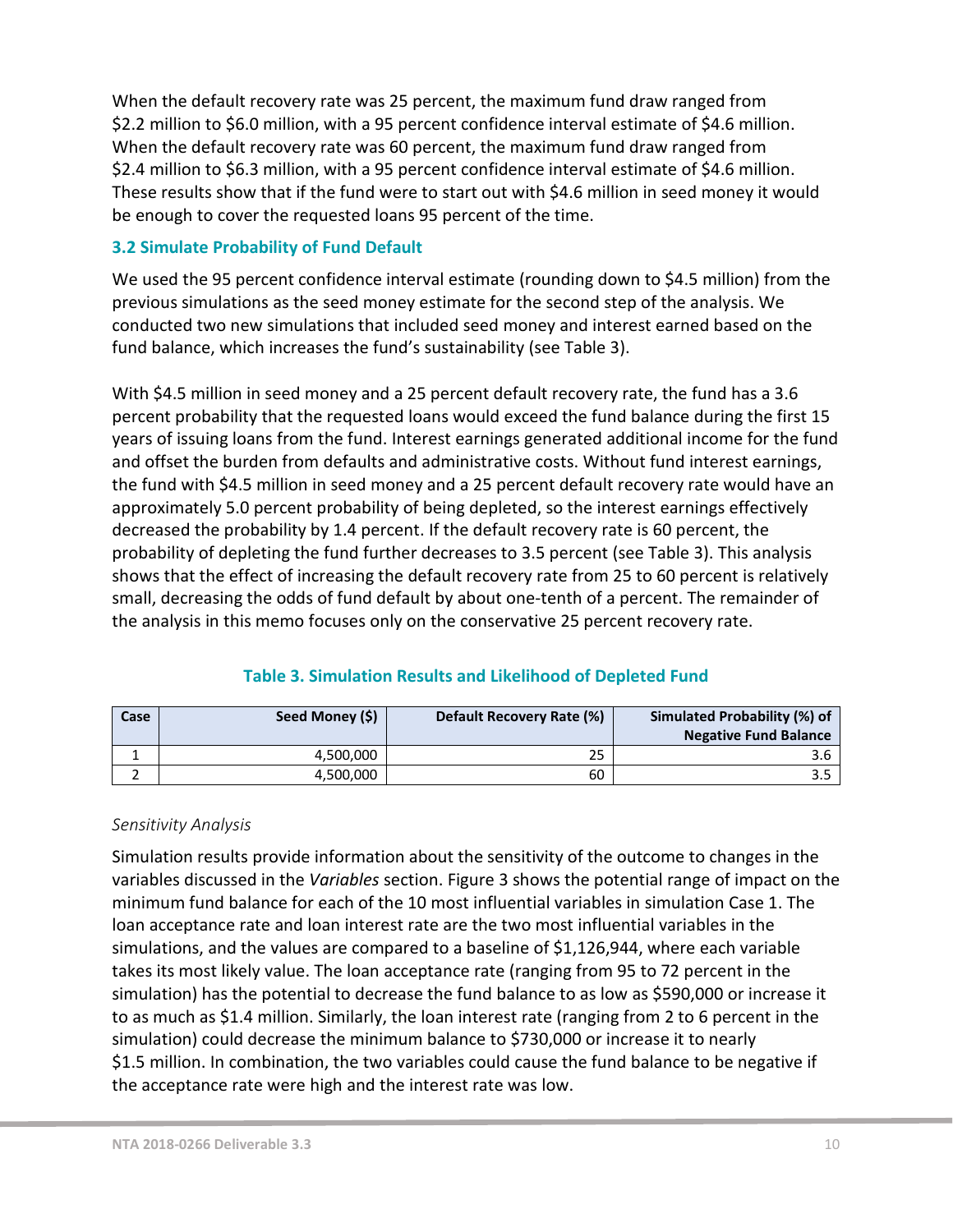Six of the variables ranking in the top-10 list are project cost variables, indicating that the uncertainty in cost estimates could have a large overall effect on the fund. In particular, we notice that the project scenarios with home elevating are the most influential of the project cost variables. For project costs, the range of impacts is large because of relatively little historical data on these projects, and the model reflects this uncertainty. The influence of the project cost variables could be mitigated through fund management or strategy. Projects with high-cost activities, like home elevating or relocating, could be excluded from the program.

<span id="page-10-1"></span>

#### **Figure 4. Most Influential Model Variables for Case 1 Simulation**

Note: Effect on fund balance compared to a baseline of \$1,126,944.

## <span id="page-10-0"></span>**3.3 Distributed Seed Money Model**

An additional investigation shows what would happen to the fund if the seed money were distributed over several years rather than as a lump sum in year 1. We tested two cases and the results of both simulations are shown below in [Figure 5.](#page-11-1) Both simulation case 3 and 4 assume \$4.5 million in total seed money funding and a 25 percent default recovery rate.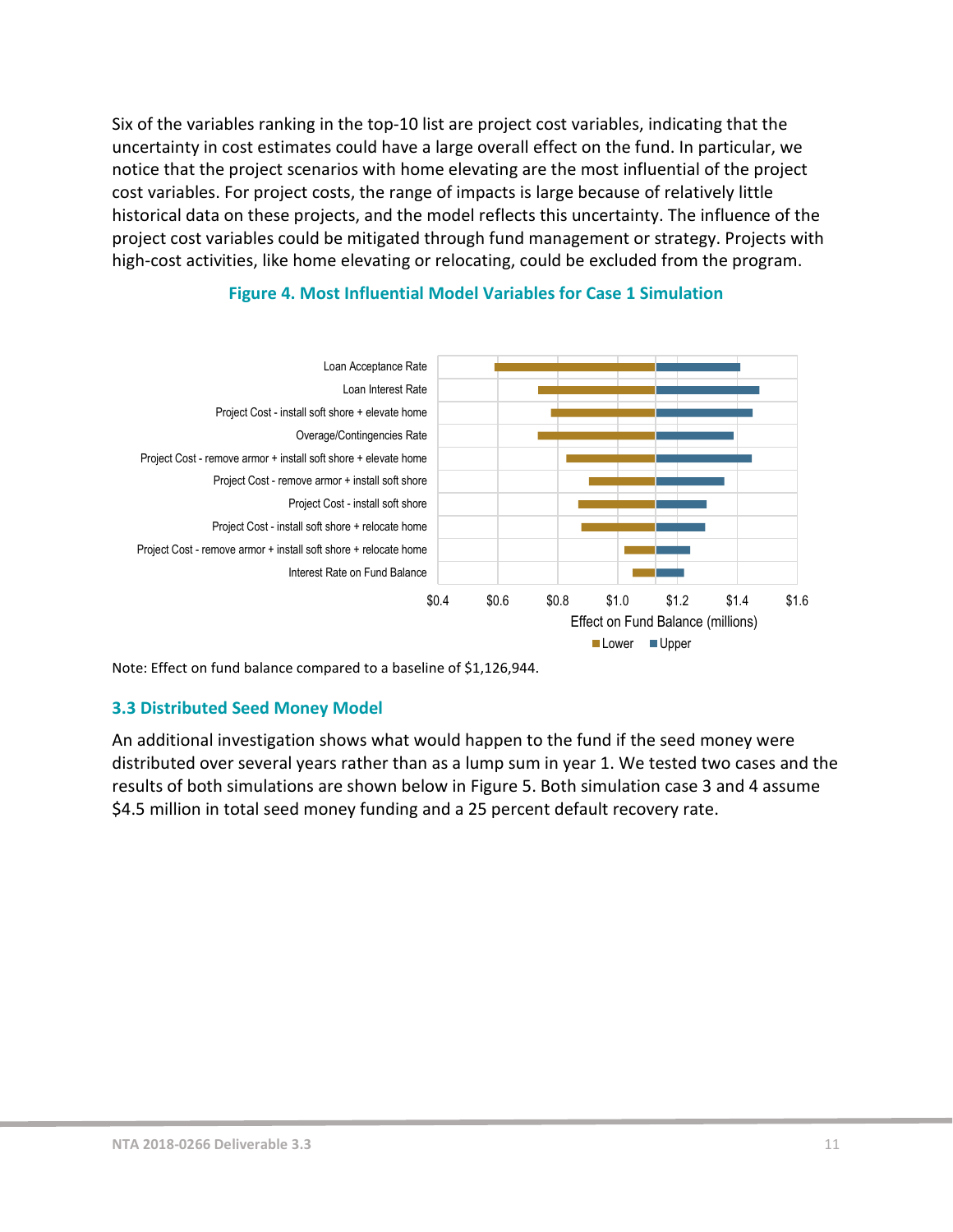<span id="page-11-1"></span>

| Year           | Case 3 Seed Funding (\$) | Case 4 Seed Funding (\$) |
|----------------|--------------------------|--------------------------|
|                | 500,000                  | 1,000,000                |
| $\overline{2}$ | 500,000                  | 1,000,000                |
| 3              | 500,000                  | 500,000                  |
| 4              | 500,000                  | 500,000                  |
| 5              | 500,000                  | 500,000                  |
| 6              | 500,000                  | 500,000                  |
|                | 500,000                  | 500,000                  |
| 8              | 500,000                  | 0                        |
| 9              | 500,000                  | 0                        |
| 10             | 0                        | 0                        |
| 11             | 0                        | 0                        |
| 12             | 0                        | 0                        |
| 13             | 0                        | 0                        |
| 14             | 0                        | 0                        |
| 15             | 0                        | 0                        |

Note: Cases 3 and 4 assume a default recovery rate of 25 percent.

Case 3 evenly distributes the seed money in \$500,000 increments from year 1 through year 9, and the simulation shows that there is a 71.2 percent chance that the fund balance will dip below zero during the 15-year analysis period. Further investigation into the results of the case 3 simulation shows that the minimum balance occurs in year 4 71.7 percent of the time. Although the total amount of seed funding is still \$4.5 million, the demand for new loans early in the analysis period exceeds the available funding. This could be prevented through management of the fund and limiting the number of new loans, or it could be avoided by adjusting the seed money distribution schedule. Case 4 represents a modified approach to distributing the seed money, shifting a portion of the funding to years 1 and 2, when the program has only a few outstanding loans and earns relatively little income from loan interest. When the seed money is increased to \$1.0 million in years 1 and 2, the probability of a fund overdraw decreases to 5.4 percent.

#### <span id="page-11-0"></span>**4. Conclusions and Recommendations**

The financial model measures the maximum draw on the fund over the first 15 years of issuing loans. A series of simulations takes into account the uncertainty in variables related to the fund, including terms of the loans, loan defaults, and the project scenarios. The analysis shows that the fund would likely meet the expected project needs with initial seed funding of \$4.5 million. The loan interest rate and the loan acceptance rate are the most influential variables in the simulations. Uncertainty in costs for some of the project scenarios, such as home elevation, and the overages/contingency rate also have a significant effect on the fund balance. We recommend that further research into project costs could refine the seed money estimate produced by the financial model.

Craft3 indicated that they secure loans less than \$100,000 by Uniform Commercial Code (UCC) and greater than \$100,000 by Deed of Trust (Kinney 2020). The analysis described in this memo assumes that a percentage (varying by simulation) of the principal balance of defaulted loans is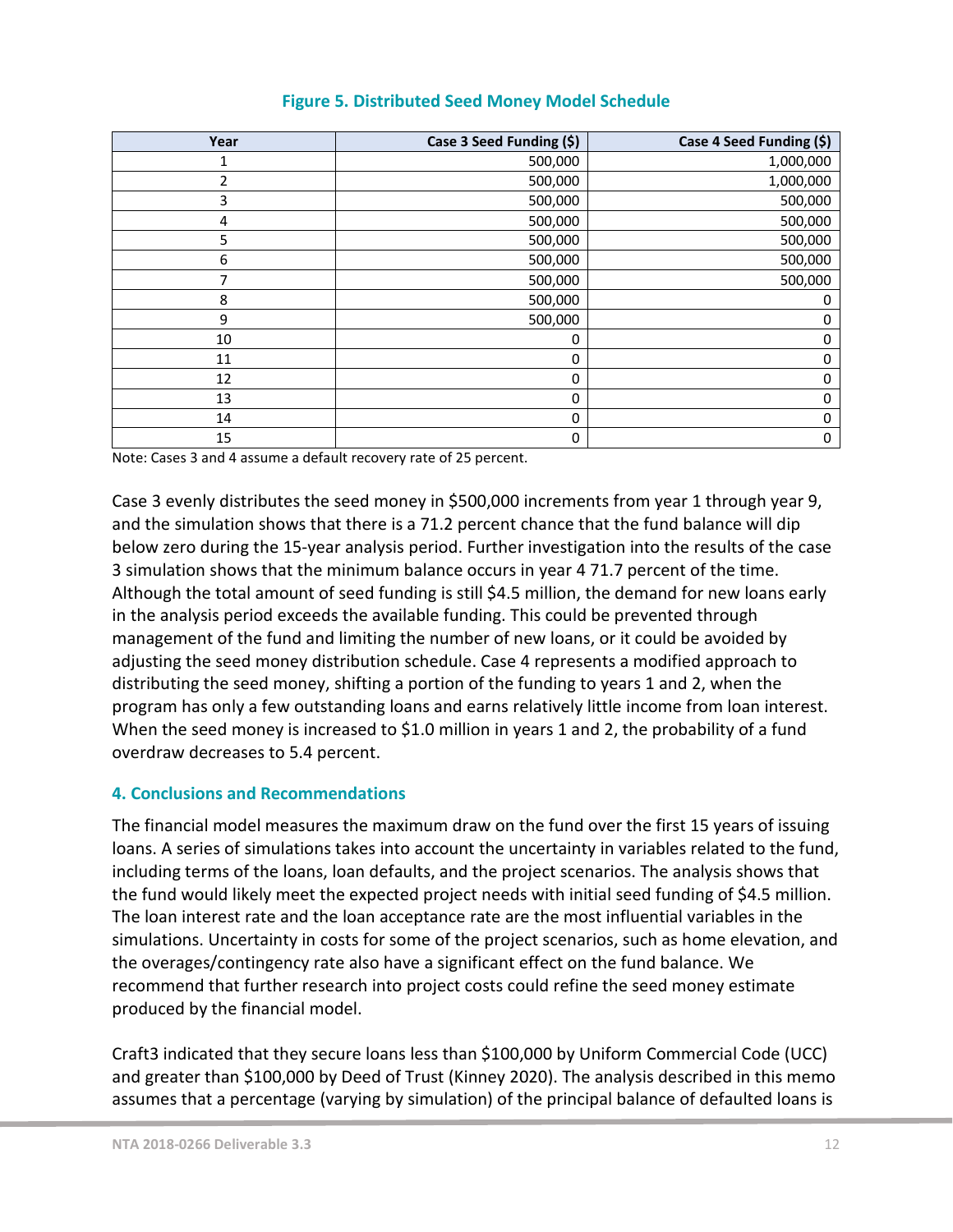recovered five years after the default occurred. It could take much longer to recover the losses depending on how the loan is secured, the method or type of lien that is placed, and whether the lien can be used to force foreclosure. If the liens are not removed until the sale occurs naturally, such as the death of a homeowner and liquidation of an estate, it could take much longer than five years. We recommend conducting additional research on the methods of securing loans for the shoreline fund and what can be expected in terms of default rates and recoveries.

The simulations showed that, while unlikely, it is possible for the maximum draw on the fund to reach as much as \$6.3 million, which exceeds our seed money estimates by 40 percent. Fund sustainability will require that the fund balance be carefully managed. Fund expenses and loan default losses could exceed loan interest earnings, and there could be other conditions within the current model specification that would also cause the fund to become unsustainable. For example, a high rate of loan defaults or a low default recovery rate could negatively impact the fund. The financial model also assumes that the expected loans within each project scenario are evenly distributed throughout the analysis period, but rising sea levels or the level of awareness about the loan program over time may affect how many people apply for loans. These issues are exacerbated by the low number of outstanding loans for the program, making the program vulnerable to random events such as defaults on high-cost projects. Many of these logistic issues could be mitigated by monitoring the health of the fund over time. For example, if the program experiences a higher-than-expected default rate, it could deliberately reduce the loan acceptance rate and reduce the number of new loans, relieving some of the demand on the fund. Maintaining a minimum fund balance will help to offer some security by providing a buffer against defaults and generating fund interest earnings. The fund manager should monitor the fund's projected balance and employ measures to close the fund to new loans as needed to maintain a sustainable minimum fund balance.

The financial model reflects what would happen to the fund given a fixed set of conditions and does not account for proactive management. Many of the iterations in the simulation where the fund is depleted could be foreseen and mitigated by an experienced manager. Furthermore, the model assumes all project types are equal, but a management strategy could be developed to deliberately target smaller projects. If the fund targeted the less expensive shoreline and habitat restoration projects—as opposed to home relocation and elevation projects—it could support a larger number of individual loans. Strategizing could allow the program to meet goals outside the scope of this analysis.

# <span id="page-12-0"></span>5. REFERENCES

An, Xudong and Larry Cordell. 2020. Mortgage Loss Severities: What Keeps Them So High? Working Papers Research Department, Federal Reserve Bank of Philadelphia. https://www.philadelphiafed.org/-/media/research-and-data/publications/workingpapers/2019/wp19-19.pdf.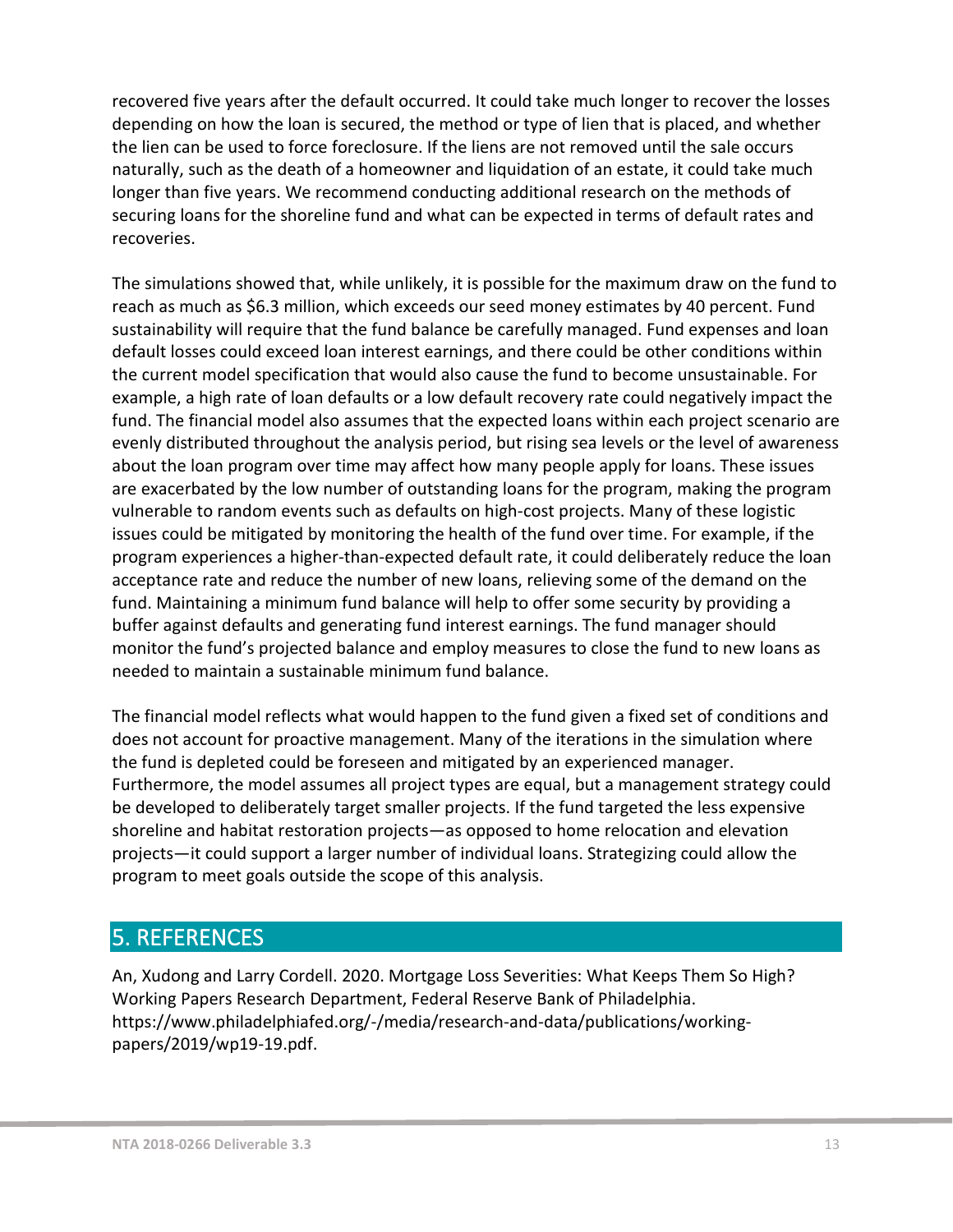Association for the Advancement of Cost Engineering (AACE). 2020. AACE International Recommended Practice. Cost Estimate Classification System – As Applied in Engineering, Procurement, and Construction for the Process Industries.

Coastal Geologic Services (CGS). 2020. Cost Analysis Memo. Appendix 3 to the Residential Shoreline Loan Program Feasibility Study.

Puget Sound Institute (PSI) and Coastal Geologic Services. 2020. Market Analysis Memo. Appendix 2 to the Residential Shoreline Loan Program Feasibility Study.

Habitat Strategic Initiative. 2018. Narrative. Shoreline Armoring Implementation Strategy. Washington Department of Fish and Wildlife and Washington Department of Natural Resources. https://pspwa.box.com/v/PublicIS-ShoreArmoring

Kinney, Aimee. 2020. Personal Communication with D. Sideroff, Craft3. September 2020.

US Army Corps of Engineers. 2020. Civil Works Construction Cost Index System, Bank Stabilization. https://usace.contentdm.oclc.org/digital/collection/p16021coll9/id/1554.

Washington State Department of Health. 2014. Puget Sound Septic Financing Assessment: Property Owner Loan Program Needs Assessment. https://www.doh.wa.gov/Portals/1/Documents/4400/SFAC\_PONeedsAssessment.pdf

*This project has been funded wholly or in part by the United States Environmental Protection Agency under assistance agreement PC-01J22301 through the Washington Department of Fish and Wildlife. The contents of this document do not necessarily reflect the views and policies of the Environmental Protection Agency or the Washington Department of Fish and Wildlife, nor does mention of trade names or commercial products constitute endorsement or recommendation for use.*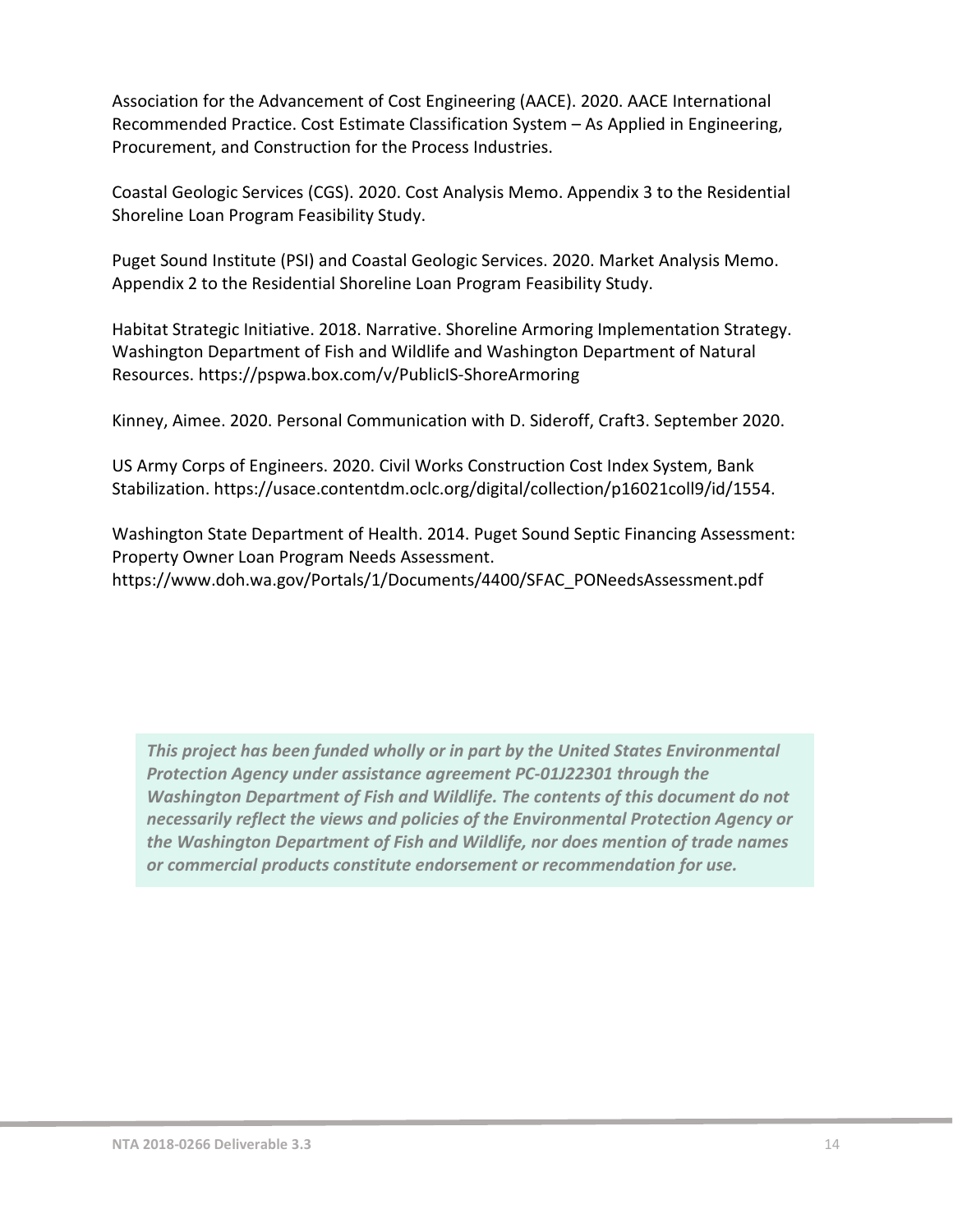# **APPENDICES**

# **Appendix 1-A: Fund Maximum Draw Financial Model Summary Table**

<span id="page-14-0"></span>

| Year                                  | $\mathbf{1}$ | $\overline{2}$ | 3 <sup>1</sup> | 4         | 5.         | 6 <sup>1</sup> | $\overline{7}$ | 8                 | 9         | 10        | 11        | 12        | 13        | 14         | 15        |
|---------------------------------------|--------------|----------------|----------------|-----------|------------|----------------|----------------|-------------------|-----------|-----------|-----------|-----------|-----------|------------|-----------|
|                                       |              |                |                |           |            |                |                | 1,000s of Dollars |           |           |           |           |           |            |           |
| <b>Seed Money</b>                     | 0.0          | 0.0            | 0.0            | 0.0       | 0.0        | 0.0            | 0.0            | 0.0               | 0.0       | 0.0       | 0.0       | 0.0       | 0.0       | 0.0        | 0.0       |
| <b>New Loans</b>                      | (396.2)      | (447.3)        | (705.5)        | (791.4)   | (646.1)    | (554.4)        | (716.3)        | (791.4)           | (705.5)   | (617.1)   | (496.2)   | (949.6)   | (616.3)   | (646.1)    | (605.5)   |
| <b>Base Amounts</b>                   | (396.2)      | (447.3)        | (705.5)        | (791.4)   | (646.1)    | (554.4)        | (716.3)        | (791.4)           | (705.5)   | (617.1)   | (496.2)   | (949.6)   | (616.3)   | (646.1)    | (605.5)   |
| Overages/<br>Contingencies            | 0.0          | 0.0            | 0.0            | 0.0       | 0.0        | 0.0            | 0.0            | 0.0               | 0.0       | 0.0       | 0.0       | 0.0       | 0.0       | 0.0        | 0.0       |
| <b>Administrative</b><br><b>Costs</b> | (0.4)        | (0.9)          | (1.7)          | (2.6)     | (3.5)      | (4.3)          | (5.4)          | (6.3)             | (7.5)     | (8.6)     | (9.6)     | (11.4)    | (12.7)    | (14.2)     | (15.7)    |
| Loan                                  |              |                |                |           |            |                |                |                   |           |           |           |           |           |            |           |
| <b>Payments</b>                       | 37.5         | 81.0           | 151.6          | 233.2     | 301.7      | 362.2          | 442.6          | 514.5             | 598.4     | 673.8     | 736.3     | 859.3     | 941.4     | 1,030.0    | 1,115.5   |
| <b>Interest</b>                       | 16.5         | 34.8           | 64.1           | 96.4      | 121.0      | 140.3          | 166.7          | 195.7             | 218.8     | 235.8     | 244.7     | 278.0     | 289.8     | 301.4      | 308.6     |
| Principal                             | 21.0         | 46.2           | 87.6           | 136.8     | 180.7      | 221.9          | 275.9          | 338.3             | 399.0     | 457.5     | 511.1     | 600.8     | 671.2     | 748.1      | 826.4     |
| <b>Bad Debts</b>                      | 0.0          | 0.0            | 0.0            | 0.0       | 0.0        | 0.0            | 0.0            | (19.5)            | (19.5)    | (19.5)    | (19.5)    | (19.5)    | (19.5)    | (19.5)     | (19.5)    |
| <b>Recovered</b>                      |              |                |                |           |            |                |                |                   |           |           |           |           |           |            |           |
| <b>Debts</b>                          | 0.0          | 0.0            | 0.0            | 0.0       | 0.0        | 0.0            | 0.0            | 0.0               | 0.0       | 0.0       | 0.0       | 0.0       | 25.6      | 0.0        | 0.0       |
| <b>Interest on</b>                    |              |                |                |           |            |                |                |                   |           |           |           |           |           |            |           |
| <b>Fund Balance</b>                   | 0.0          | 0.0            | 0.0            | 0.0       | 0.0        | 0.0            | 0.0            | 0.0               | 0.0       | 0.0       | 0.0       | 0.0       | 0.0       | 0.0        | 0.0       |
| <b>Year Total</b>                     | (359.2)      | (367.2)        | (555.6)        | (560.9)   | (347.9)    | (196.5)        | (279.1)        | (283.2)           | (114.6)   | 48.2      | 230.5     | (101.6)   | 338.1     | 369.7      | 494.3     |
| End of year                           |              |                |                |           |            |                |                |                   |           |           |           |           |           |            |           |
| balance<br>.                          | (359.2)      | (726.4)        | (1, 281.9)     | (1,842.8) | (2, 190.7) | (2, 387.2)     | (2,666.3)      | (2,949.5)         | (3,064.2) | (3,016.0) | (2,785.6) | (2,887.2) | (2,549.1) | (2, 179.4) | (1,685.1) |

<span id="page-14-1"></span>Note: The table data represent a single iteration from the simulation.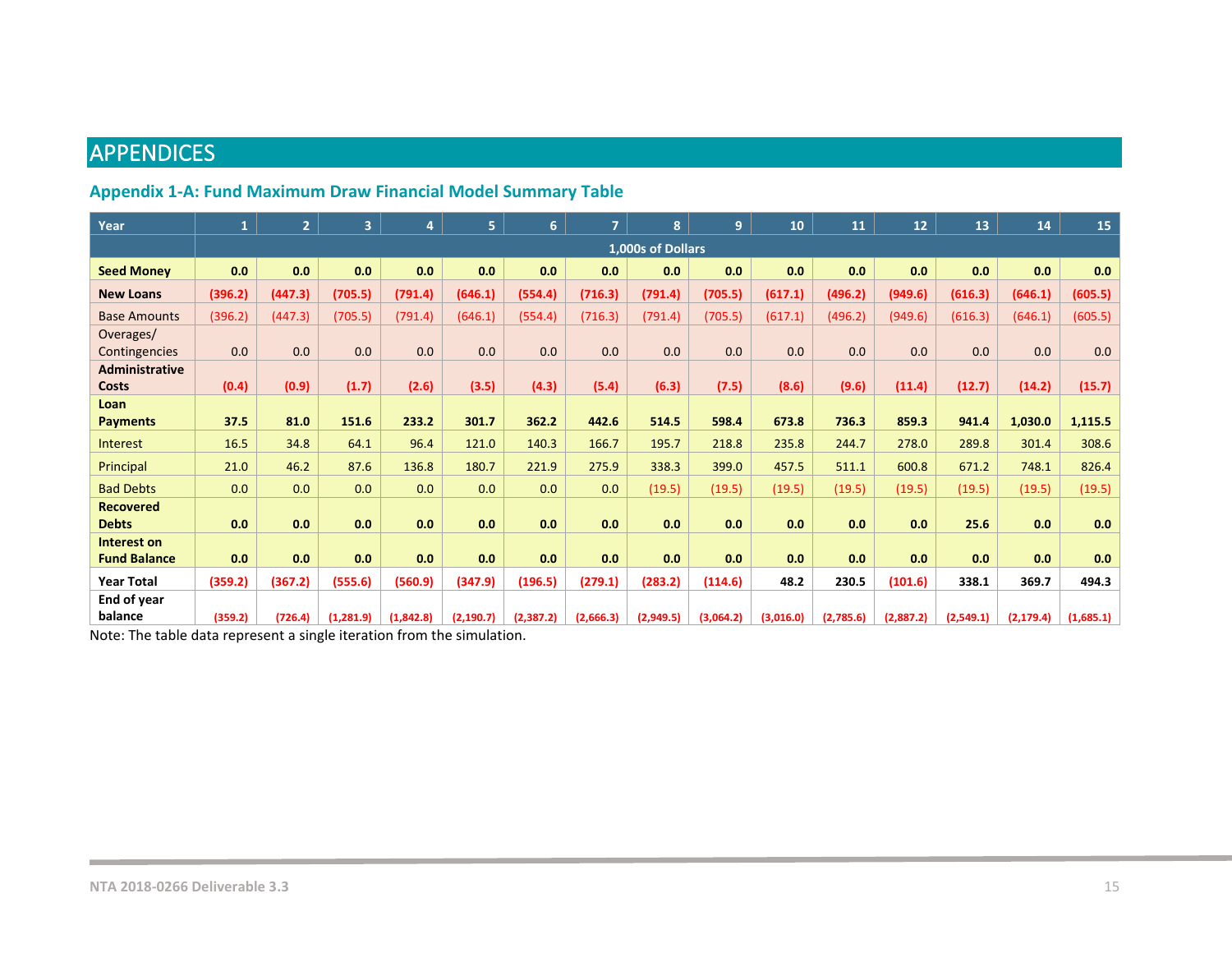

#### **Appendix 1-B: Fund Maximum Draw Financial Model Summary Chart**

<span id="page-15-0"></span>Note: The figure represents a single iteration from the simulation.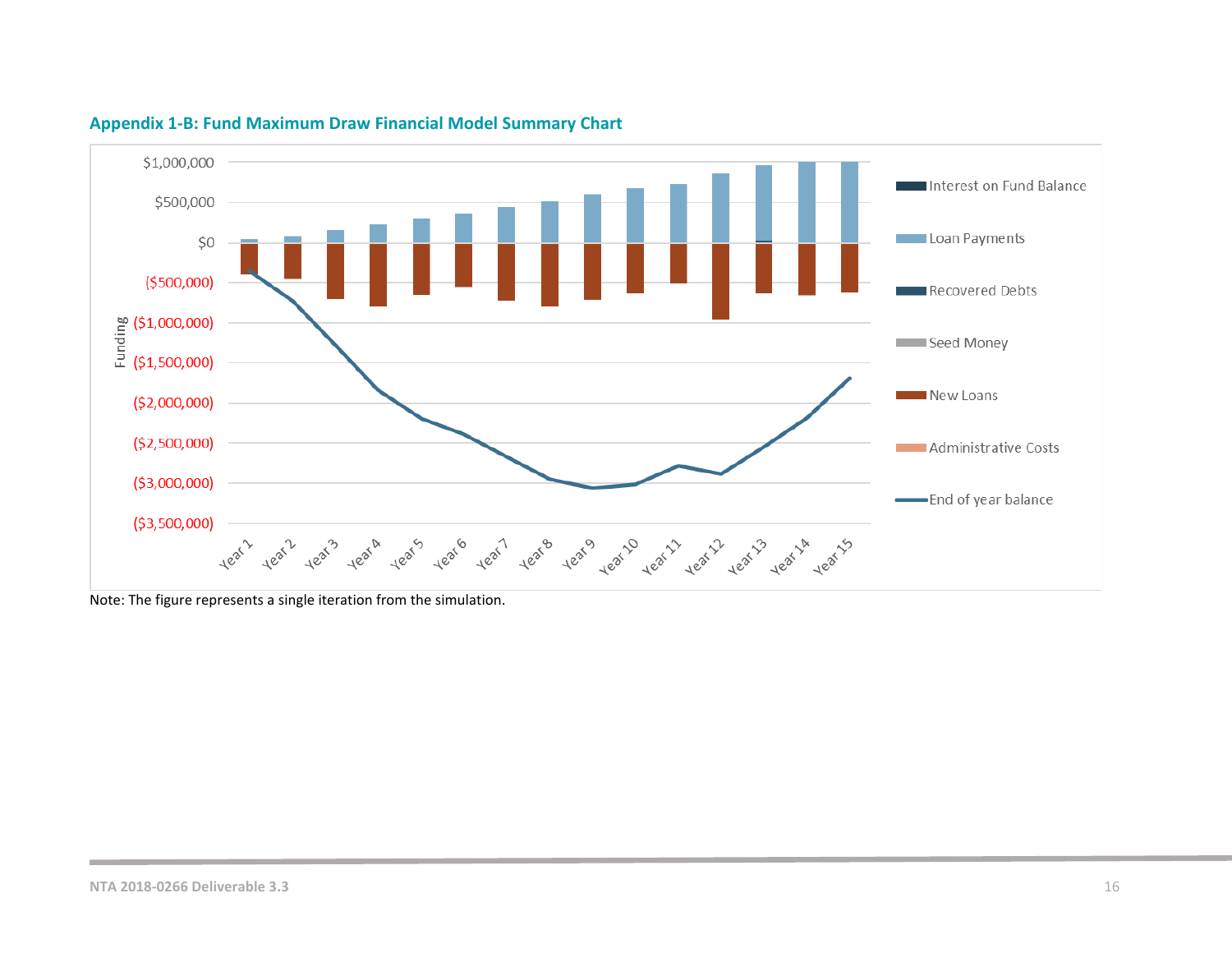<span id="page-16-0"></span>

#### **Appendix 1-C: Fund Maximum Draw Financial Model Simulation Year End Fund Balance**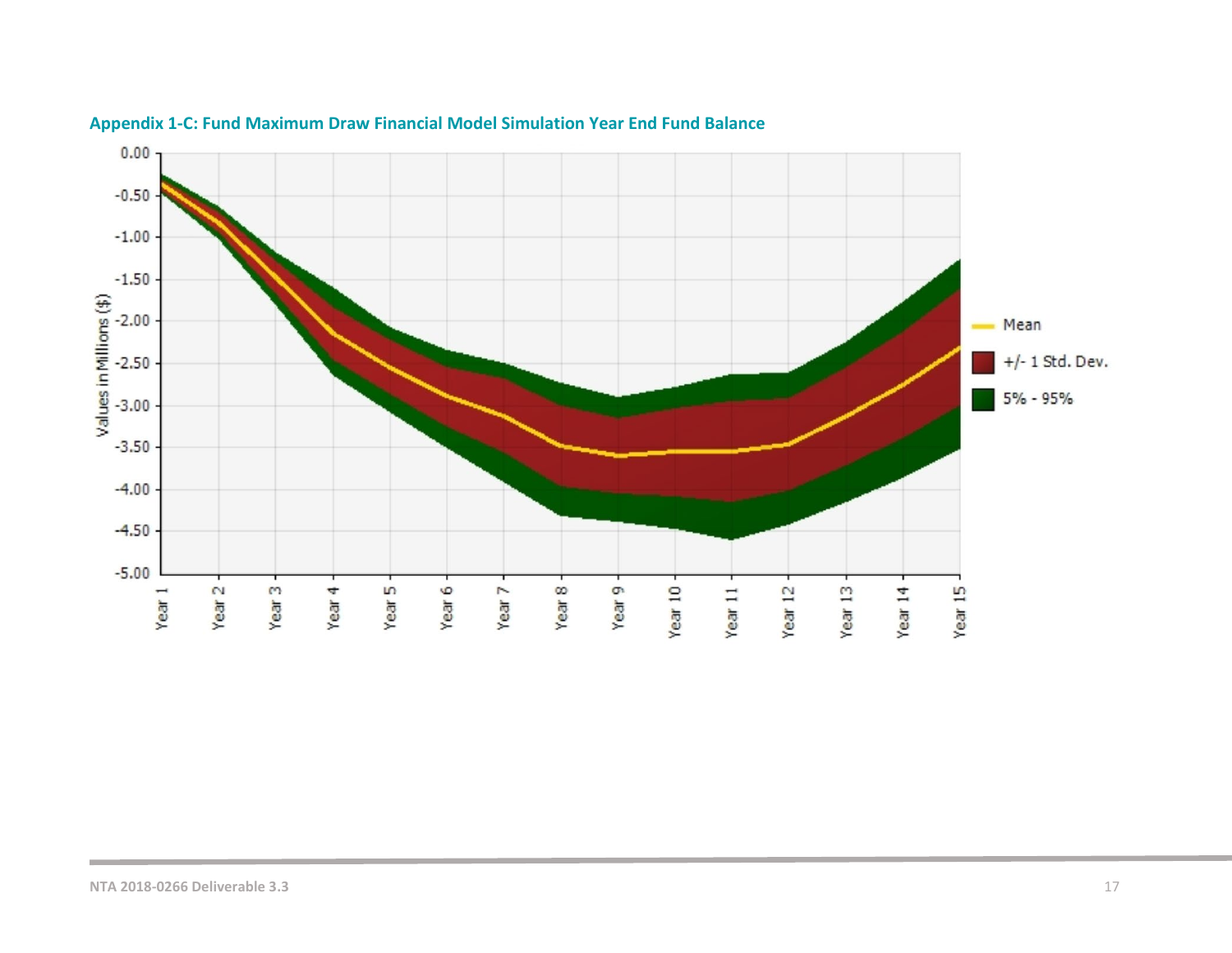| Year                           | $\mathbf{1}$ | 2 <sup>1</sup> | $\overline{\mathbf{3}}$ | 4       | 5.      | 6       | $\overline{7}$ | 8                 | 9       | 10      | 11      | 12 <sup>2</sup> | 13      | 14      | 15      |
|--------------------------------|--------------|----------------|-------------------------|---------|---------|---------|----------------|-------------------|---------|---------|---------|-----------------|---------|---------|---------|
|                                |              |                |                         |         |         |         |                | 1,000s of Dollars |         |         |         |                 |         |         |         |
| <b>Seed Money</b>              | 4,500.0      | 0.0            | 0.0                     | 0.0     | 0.0     | 0.0     | 0.0            | 0.0               | 0.0     | 0.0     | 0.0     | 0.0             | 0.0     | 0.0     | 0.0     |
| <b>New Loans</b>               | (396.2)      | (447.3)        | (705.5)                 | (791.4) | (646.1) | (554.4) | (716.3)        | (791.4)           | (705.5) | (617.1) | (496.2) | (949.6)         | (616.3) | (646.1) | (605.5) |
| <b>Base Amounts</b>            | (396.2)      | (447.3)        | (705.5)                 | (791.4) | (646.1) | (554.4) | (716.3)        | (791.4)           | (705.5) | (617.1) | (496.2) | (949.6)         | (616.3) | (646.1) | (605.5) |
| Overages/<br>Contingencies     | 0.0          | 0.0            | 0.0                     | 0.0     | 0.0     | 0.0     | 0.0            | 0.0               | 0.0     | 0.0     | 0.0     | 0.0             | 0.0     | 0.0     | 0.0     |
| <b>Administrative</b><br>Costs | (0.4)        | (0.9)          | (1.7)                   | (2.6)   | (3.5)   | (4.3)   | (5.4)          | (6.3)             | (7.5)   | (8.6)   | (9.6)   | (11.4)          | (12.7)  | (14.2)  | (15.7)  |
| <b>Loan Payments</b>           | 37.5         | 81.0           | 151.6                   | 233.2   | 301.7   | 362.2   | 442.6          | 514.5             | 598.4   | 673.8   | 736.3   | 859.3           | 941.4   | 1,030.0 | 1,115.5 |
| Interest                       | 16.5         | 34.8           | 64.1                    | 96.4    | 121.0   | 140.3   | 166.7          | 195.7             | 218.8   | 235.8   | 244.7   | 278.0           | 289.8   | 301.4   | 308.6   |
| Principal                      | 21.0         | 46.2           | 87.6                    | 136.8   | 180.7   | 221.9   | 275.9          | 338.3             | 399.0   | 457.5   | 511.1   | 600.8           | 671.2   | 748.1   | 826.4   |
| <b>Bad Debts</b>               | 0.0          | 0.0            | 0.0                     | 0.0     | 0.0     | 0.0     | 0.0            | (19.5)            | (19.5)  | (19.5)  | (19.5)  | (19.5)          | (19.5)  | (19.5)  | (19.5)  |
| <b>Recovered</b>               |              |                |                         |         |         |         |                |                   |         |         |         |                 |         |         |         |
| <b>Debts</b>                   | 0.0          | 0.0            | 0.0                     | 0.0     | 0.0     | 0.0     | 0.0            | 0.0               | 0.0     | 0.0     | 0.0     | 0.0             | 25.6    | 0.0     | 0.0     |
| Interest on                    |              |                |                         |         |         |         |                |                   |         |         |         |                 |         |         |         |
| <b>Fund Balance</b>            | 62.1         | 57.5           | 50.1                    | 42.4    | 37.8    | 35.4    | 31.8           | 28.0              | 26.7    | 27.8    | 31.7    | 30.7            | 36.2    | 42.3    | 50.3    |
| <b>Year Total</b>              | 4,202.9      | (309.7)        | (505.5)                 | (518.4) | (310.1) | (161.1) | (247.3)        | (255.2)           | (87.9)  | 76.0    | 262.2   | (71.0)          | 374.3   | 412.0   | 544.6   |
| End of year                    |              |                |                         |         |         |         |                |                   |         |         |         |                 |         |         |         |
| balance                        | 4,202.9      | 3,893.3        | 3,387.8                 | 2,869.3 | 2,559.2 | 2,398.2 | 2,150.9        | 1,895.7           | 1,807.7 | 1,883.7 | 2,145.9 | 2,074.9         | 2,449.2 | 2,861.2 | 3,405.8 |

# **Appendix 2-A: Lump Sum Seed Money Fund Financial Model Summary Table**

<span id="page-17-0"></span>Note: The table data represent a single iteration from the simulation.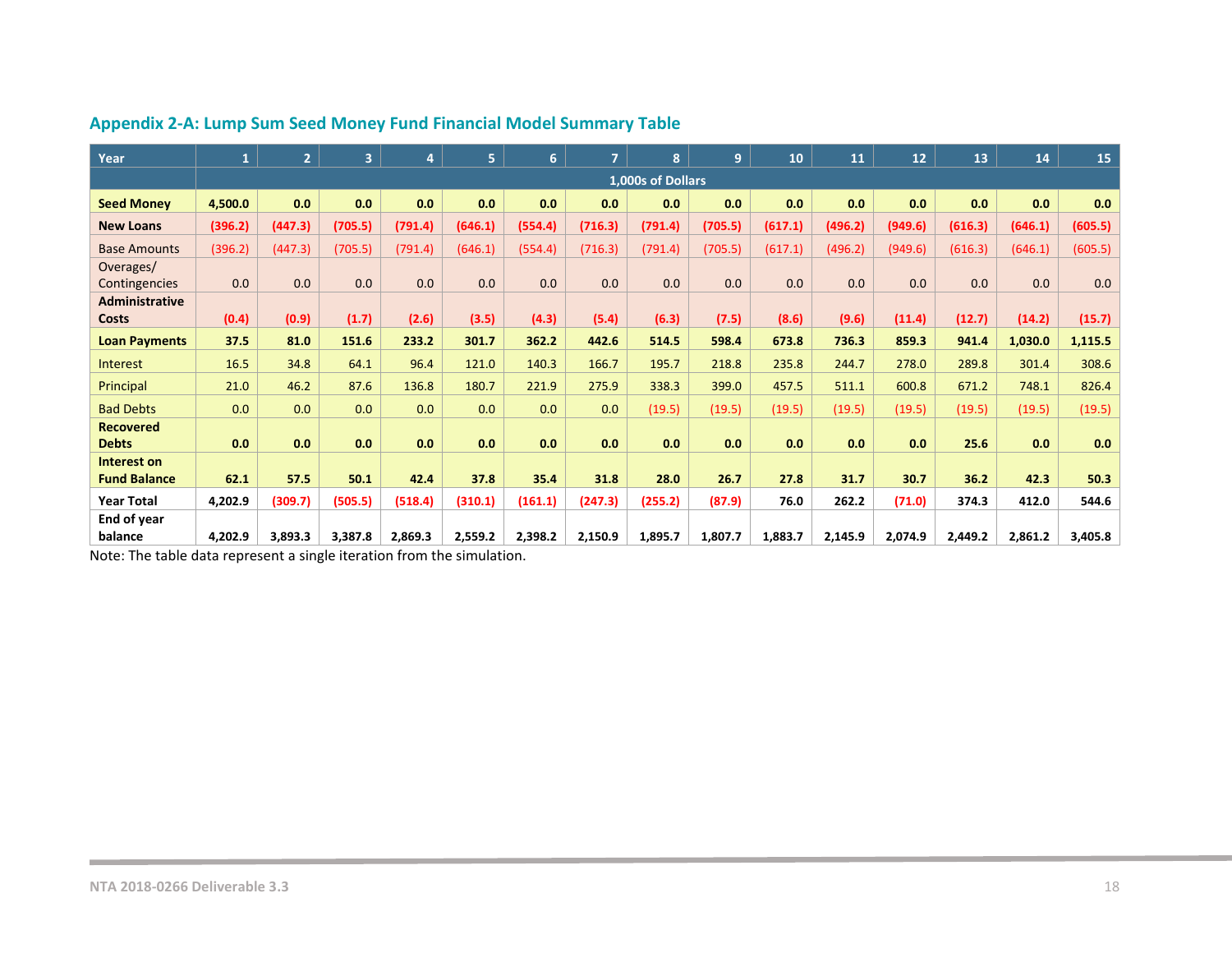

#### **Appendix 2-B: Lump Sum Seed Money Fund Financial Model Summary Chart**

<span id="page-18-0"></span>Note: The figure represents a single iteration from the simulation.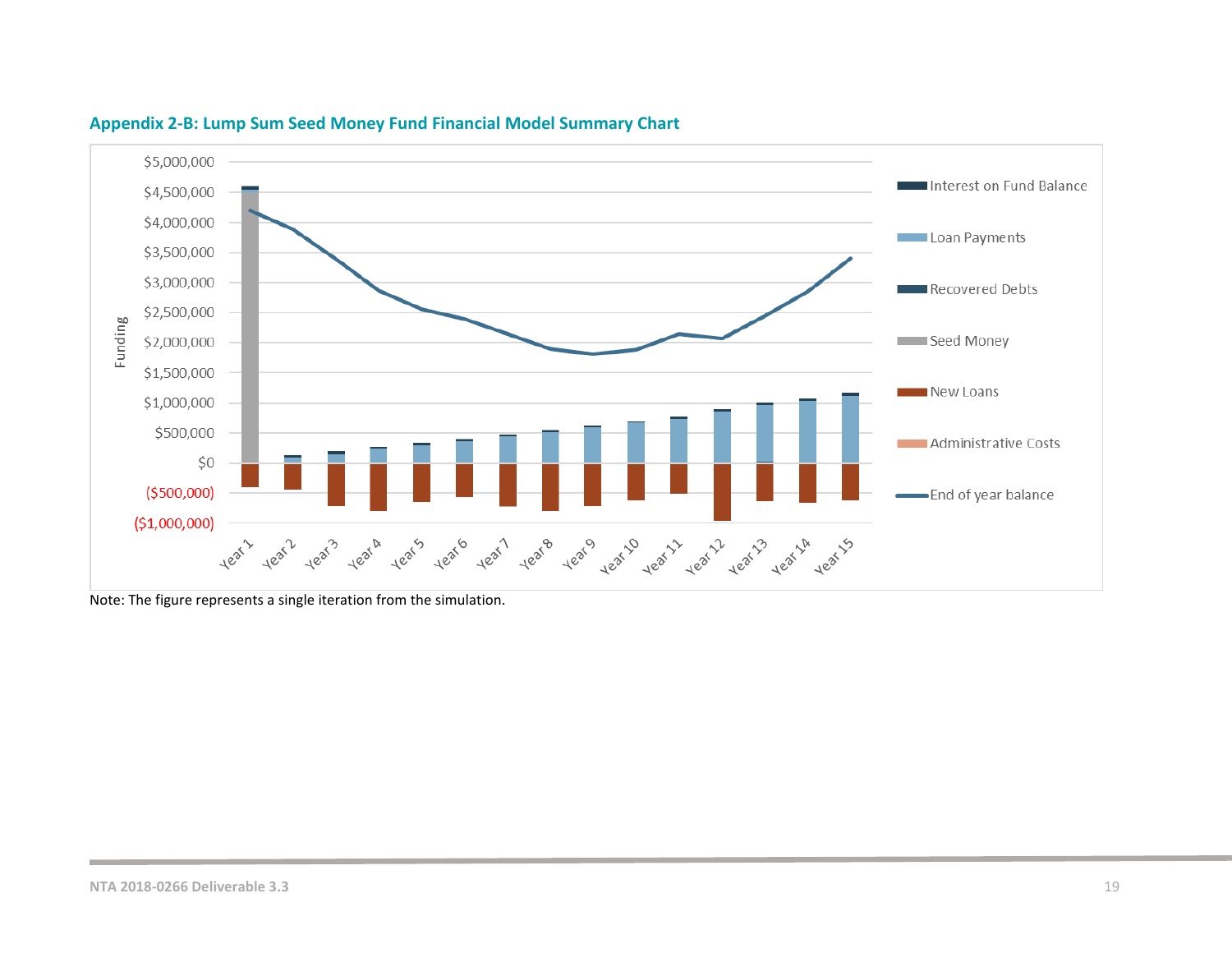<span id="page-19-0"></span>

## **Appendix 2-C: Lump Sum Seed Money Fund Financial Model Simulation Year End Fund Balance**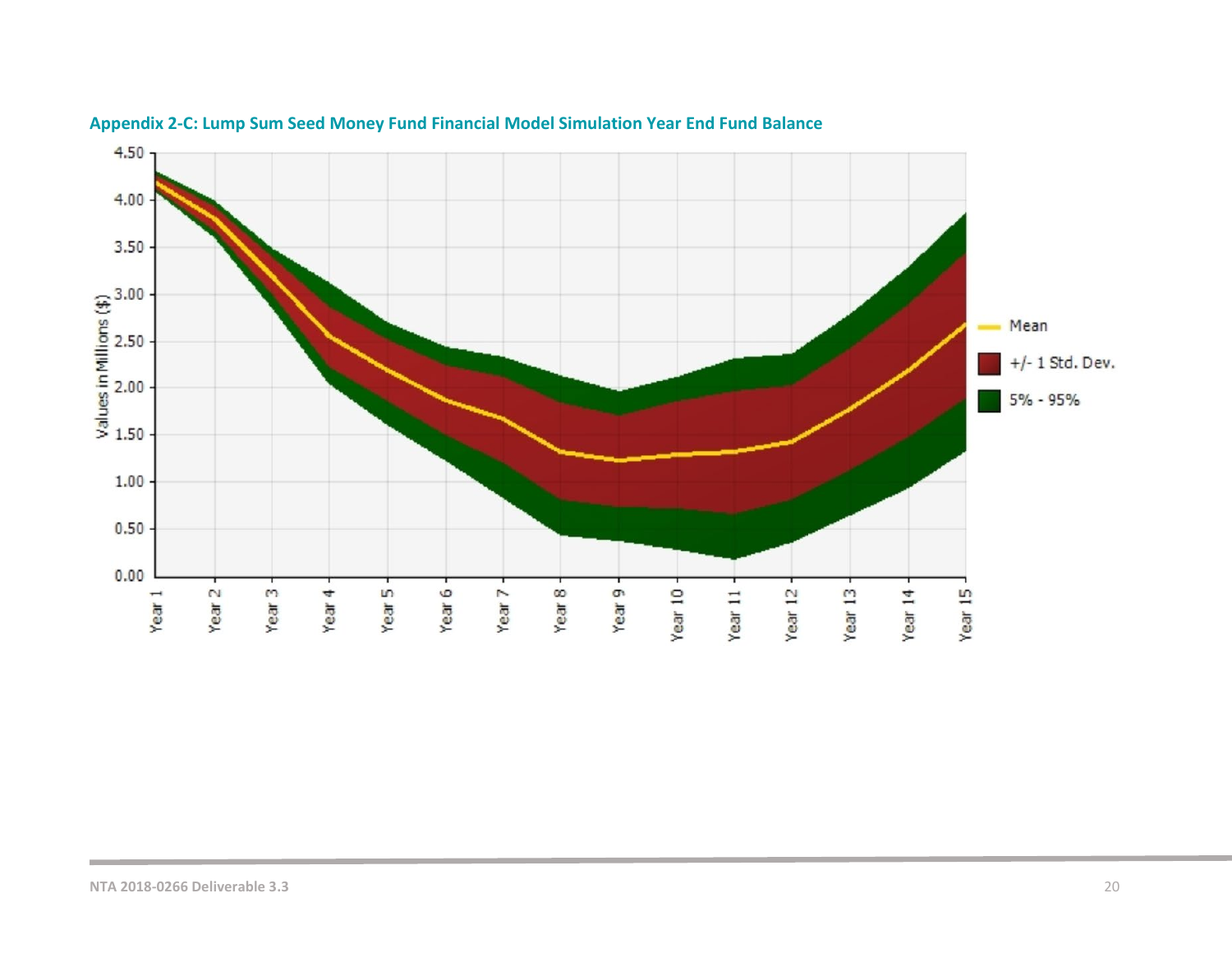| Year                  | $\mathbf{1}$ | $\overline{2}$ | 3 <sup>1</sup> | 4       | 5.      | 6       | $\overline{7}$ | 8                 | $\overline{9}$ | 10      | 11      | 12      | 13      | 14      | 15      |
|-----------------------|--------------|----------------|----------------|---------|---------|---------|----------------|-------------------|----------------|---------|---------|---------|---------|---------|---------|
|                       |              |                |                |         |         |         |                | 1,000s of Dollars |                |         |         |         |         |         |         |
| <b>Seed Money</b>     | 500.0        | 500.0          | 500.0          | 500.0   | 500.0   | 500.0   | 500.0          | 500.0             | 500.0          | 0.0     | 0.0     | 0.0     | 0.0     | 0.0     | 0.0     |
| <b>New Loans</b>      | (396.2)      | (447.3)        | (705.5)        | (791.4) | (646.1) | (554.4) | (716.3)        | (791.4)           | (705.5)        | (617.1) | (496.2) | (949.6) | (616.3) | (646.1) | (605.5) |
| <b>Base Amounts</b>   | (396.2)      | (447.3)        | (705.5)        | (791.4) | (646.1) | (554.4) | (716.3)        | (791.4)           | (705.5)        | (617.1) | (496.2) | (949.6) | (616.3) | (646.1) | (605.5) |
| Overages/             |              |                |                |         |         |         |                |                   |                |         |         |         |         |         |         |
| Contingencies         | 0.0          | 0.0            | 0.0            | 0.0     | 0.0     | 0.0     | 0.0            | 0.0               | 0.0            | 0.0     | 0.0     | 0.0     | 0.0     | 0.0     | 0.0     |
| <b>Administrative</b> |              |                |                |         |         |         |                |                   |                |         |         |         |         |         |         |
| Costs                 | (0.4)        | (0.9)          | (1.7)          | (2.6)   | (3.5)   | (4.3)   | (5.4)          | (6.3)             | (7.5)          | (8.6)   | (9.6)   | (11.4)  | (12.7)  | (14.2)  | (15.7)  |
| Loan                  |              |                |                |         |         |         |                |                   |                |         |         |         |         |         |         |
| <b>Payments</b>       | 37.5         | 81.0           | 151.6          | 233.2   | 301.7   | 362.2   | 442.6          | 514.5             | 598.4          | 673.8   | 736.3   | 859.3   | 941.4   | 1,030.0 | 1,115.5 |
| Interest              | 16.5         | 34.8           | 64.1           | 96.4    | 121.0   | 140.3   | 166.7          | 195.7             | 218.8          | 235.8   | 244.7   | 278.0   | 289.8   | 301.4   | 308.6   |
| Principal             | 21.0         | 46.2           | 87.6           | 136.8   | 180.7   | 221.9   | 275.9          | 338.3             | 399.0          | 457.5   | 511.1   | 600.8   | 671.2   | 748.1   | 826.4   |
| <b>Bad Debts</b>      | 0.0          | 0.0            | 0.0            | 0.0     | 0.0     | 0.0     | 0.0            | (19.5)            | (19.5)         | (19.5)  | (19.5)  | (19.5)  | (19.5)  | (19.5)  | (19.5)  |
| <b>Recovered</b>      |              |                |                |         |         |         |                |                   |                |         |         |         |         |         |         |
| <b>Debts</b>          | 0.0          | 0.0            | 0.0            | 0.0     | 0.0     | 0.0     | 0.0            | 0.0               | 0.0            | 0.0     | 0.0     | 0.0     | 25.6    | 0.0     | 0.0     |
| Interest on           |              |                |                |         |         |         |                |                   |                |         |         |         |         |         |         |
| <b>Fund Balance</b>   | 2.1          | 4.1            | 3.4            | 2.5     | 4.8     | 9.4     | 12.9           | 16.3              | 22.4           | 23.4    | 27.2    | 26.1    | 31.6    | 37.6    | 45.6    |
| <b>Year Total</b>     | 142.9        | 136.9          | (52.2)         | (58.4)  | 156.9   | 312.9   | 233.8          | 233.1             | 407.7          | 71.6    | 257.7   | (75.5)  | 369.6   | 407.3   | 539.9   |
| End of year           |              |                |                |         |         |         |                |                   |                |         |         |         |         |         |         |
| balance               | 142.9        | 279.9          | 227.7          | 169.3   | 326.2   | 639.2   | 873.0          | 1,106.1           | 1,513.8        | 1,585.4 | 1,843.1 | 1,767.6 | 2,137.2 | 2,544.6 | 3,084.5 |

# **Appendix 3-A: Distributed Seed Money Fund Financial Model Summary Table**

<span id="page-20-0"></span>Note: The table data represent a single iteration from the simulation.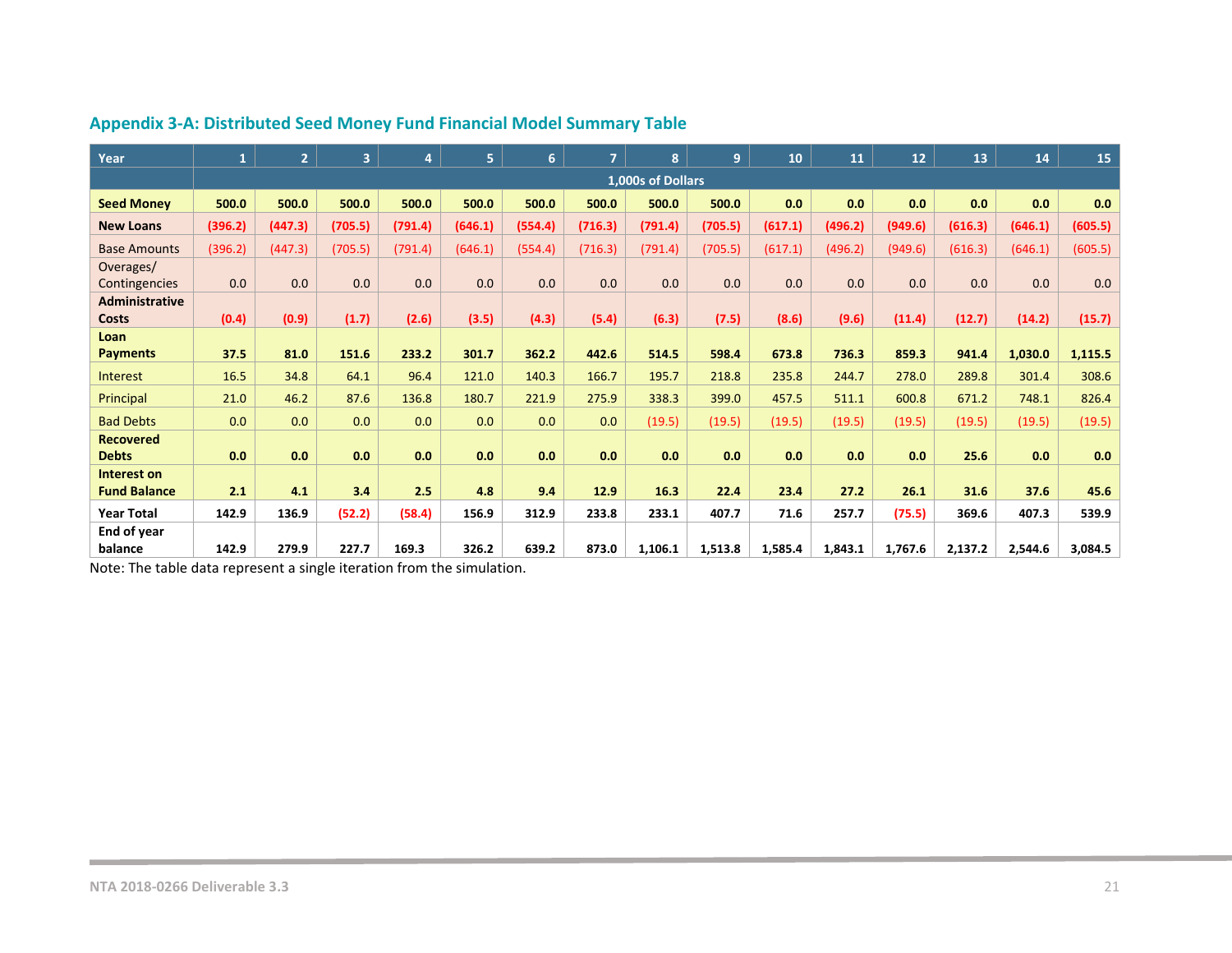

#### **Appendix 3-B: Distributed Seed Money Fund Financial Model Summary Chart**

<span id="page-21-0"></span>Note: The figure represents a single iteration from the simulation.